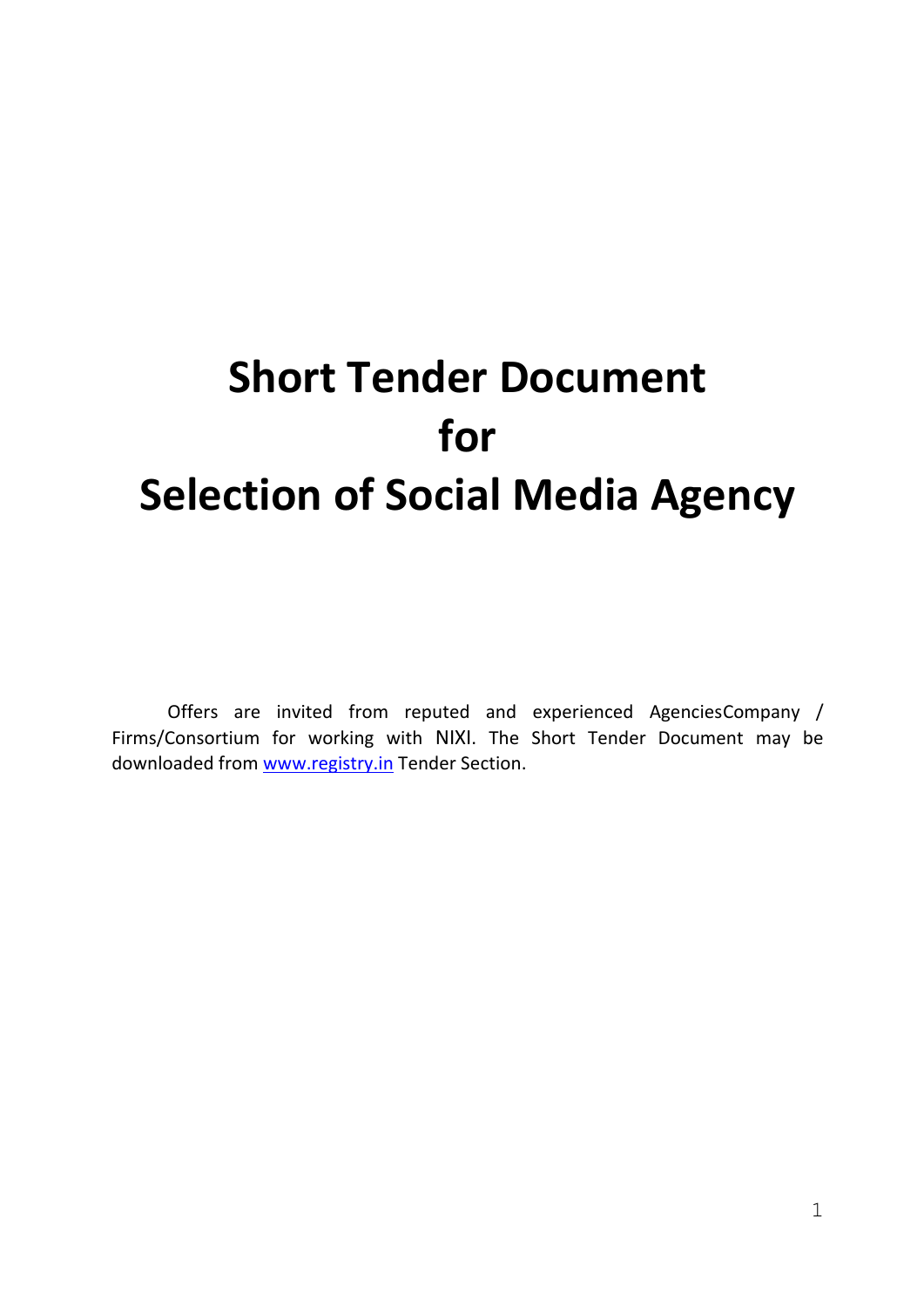| S. No. | <b>Particular</b>                                                              | <b>Details</b>                                                                                                                                                                                                                                                                      |
|--------|--------------------------------------------------------------------------------|-------------------------------------------------------------------------------------------------------------------------------------------------------------------------------------------------------------------------------------------------------------------------------------|
| 1.     | <b>Document Reference Number</b>                                               |                                                                                                                                                                                                                                                                                     |
| 2.     | Date for Issue of Short Tender<br><b>Document</b>                              | 12 <sup>th</sup> June, 2015                                                                                                                                                                                                                                                         |
| 3.     | Pre-Bid Clarification received by email                                        | 15 <sup>th</sup> June, 2015 by 17:00 Hours                                                                                                                                                                                                                                          |
| 4.     | Pre-Bid Clarification Response by email                                        | 17 <sup>th</sup> June, 2015 by 17:00 Hours                                                                                                                                                                                                                                          |
| 4.     | Last Date & Time for Submission of<br><b>Technical and Financial Proposals</b> | 22 <sup>nd</sup> June 2015, 17:00 Hours                                                                                                                                                                                                                                             |
| 5.     | Date & Time for opening of Proposals:<br><b>Technical</b><br><b>Financial</b>  | 29 <sup>th</sup> June 2015, 11:00 Hours<br>01 <sup>st</sup> July 2015, 16:00 Hours                                                                                                                                                                                                  |
| 6.     | <b>Declaration of Successful bidder</b>                                        | $1st$ July, 2015                                                                                                                                                                                                                                                                    |
| 7.     | <b>Award of Work Order</b>                                                     | $6th$ July, 2015                                                                                                                                                                                                                                                                    |
| 8.     | <b>Earnest Money Deposit</b>                                                   | INR 1,00,000/ (Rupees One Lakh)                                                                                                                                                                                                                                                     |
| 9.     | <b>Address for Bid Submission</b>                                              | NIXI (National Internet<br>eXchange of India)<br>Regd. Off.: Flat No. 6B, 6th<br>Floor, Uppals M6 Plaza,<br>Jasola District Centre, New<br>Delhi-110025<br>Tel.: +91-11-48202012,<br>Tel.: +91-11-48202000,<br>Fax: +91-11-48202013<br>E-Mail: rajivjha@nixi.in<br>registry@nixi.in |
| 10.    | Website(s)                                                                     | www.registry.in<br>www.nixi.in<br>www.irinn.in                                                                                                                                                                                                                                      |
|        |                                                                                |                                                                                                                                                                                                                                                                                     |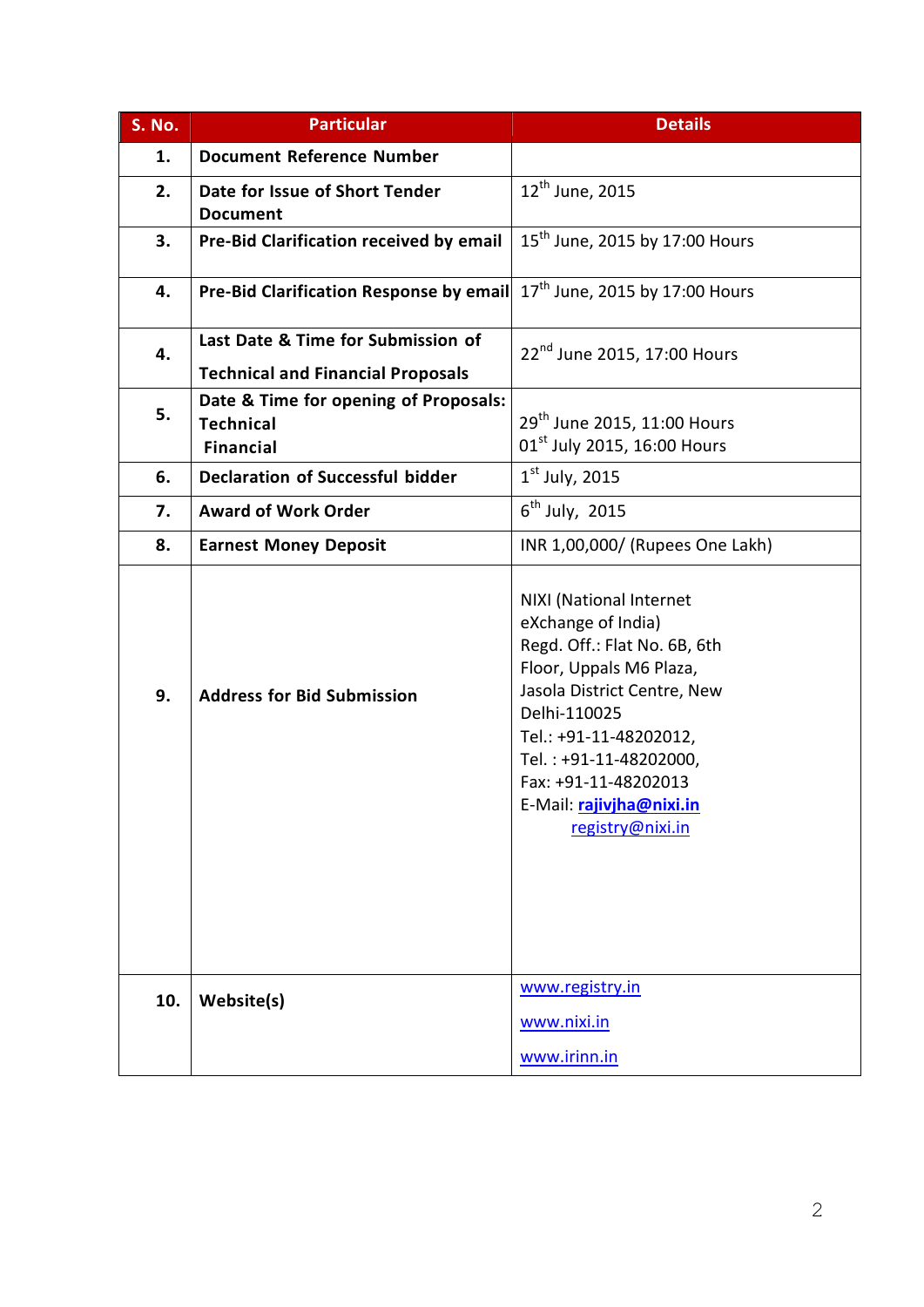#### **Section 1: Invitation for Proposal**

## **1.1. Introduction**

# **IN & डॉट भारत Registry:**

.IN is India's Country Code Top Level domain (ccTLD). Registration of .IN domain has crossed the 1.70 million mark in April, 2015. Presently, 103 Registrars have been accredited to offer .IN domain name registration worldwide to customers. It has helped in proliferation of Web hosting and promotion of Internet usage in the country. डॉट भारत domain name in Devanagari script was successfully launched on 27th August, 2014 by Hon'ble Minister of Communication & Information Technology, Mr. Ravi Shankar Prasad. The Devanagari scripts covers Hindi, Dogri, Konkani, Maithili, Marathi, Nepali and Sindhi. Thereafter डॉट भारत was launched Bengali, Gujarati and Manipuri. Launching of डॉट भारत in Devanagari and other Indian languages is expected

to increase the reach of Internet users to access domain names in their own language to cover over 70% of the Indian population living in the rural and remote area.

## **1.2. Goals and Objectives**

- I. To raise awareness about IN & डॉट भारत Registry and all its sphere of activities.
- II. Making people aware about IN & डॉट भारत operations, and all contribute to the quality of Internet access experience in the country.
- III. Widening IN & डॉट भारत Registry reach among different communities on social media and online platforms.
- IV. To create a simple and user-friendly system for exchanging ideas and feedback on services online.
- V. To disseminate information online about engagement opportunities at grassroots, workshops and conferences and in public consultation processes.

## **1.3. Invitation to Bidders / Consortium of Bidders**

The invitation is for selection of a Company / Firm / Agency / Consortium to carry out Social Media activities for NIXI.

I. The Short Tender Document can be downloaded from [www.registry.in](http://www.registry.in/) "Tender Section".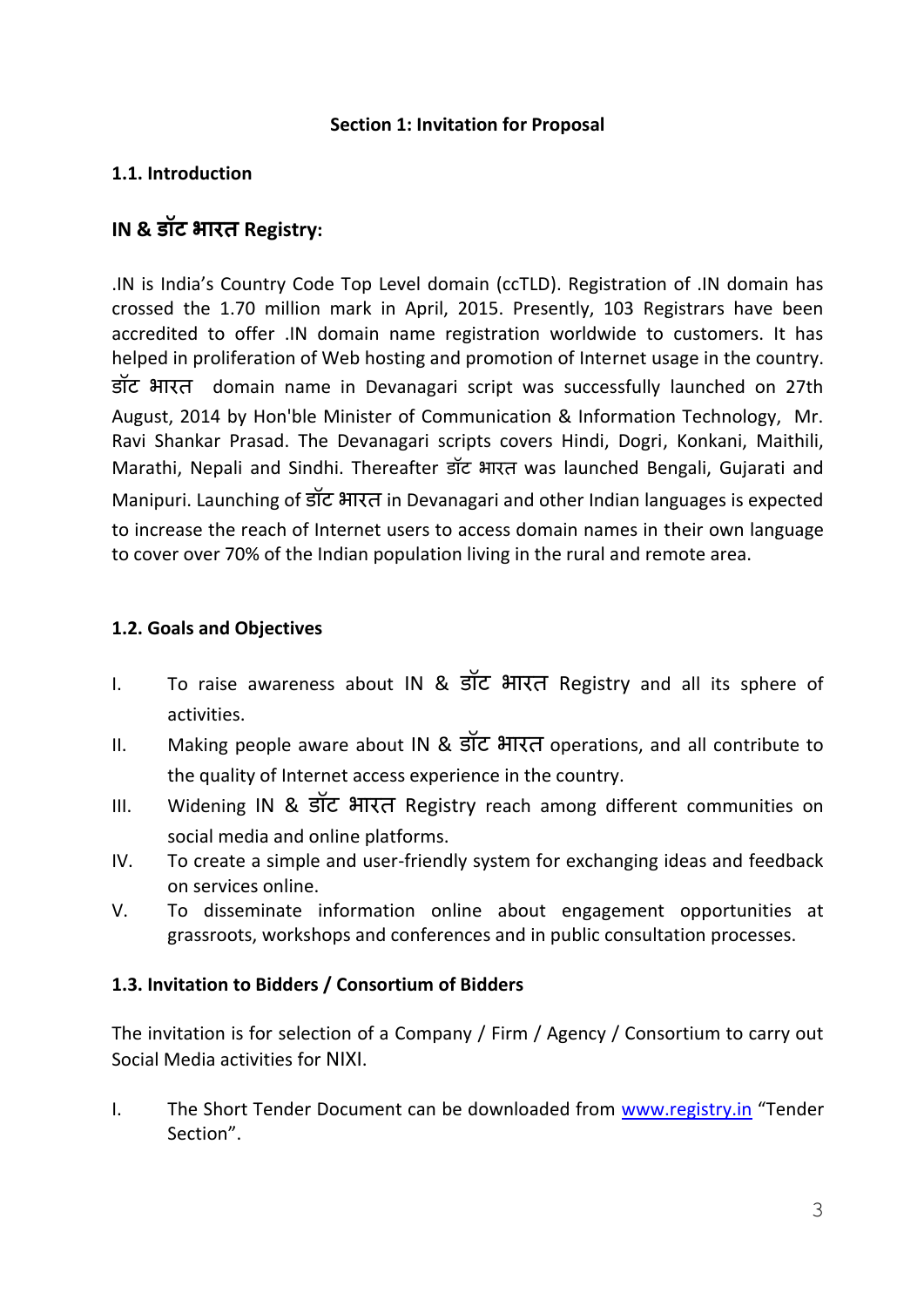- II. NIXI may, at its own discretion, extend the date for submission of proposals. In such a case all rights and obligations of NIXI and Bidders / Consortium of Bidders previously subject to the deadline will thereafter be subject to the deadline as extended.
- III. All Banker"s Cheque / Demand Draft Should be in Indian Rupees and from any Nationalized / Scheduled Bank in favour of National Internet Exchange of India (Payable at New Delhi).

## **Section 2: Instructions to Bidders / Consortium of Bidders (ITB)**

## **2.1. Conflict of Interest**

- I. The selected Firm / Agency / Consortium should provide professional, objective and impartial service and hold NIXI interest paramount.
- II. The selected Firm / Agency / Consortium shall not deploy former employees who have served NIXI in last six months.
- III. The selected Firm / Agency / Consortium shall not downstream or outsource any part of the scope of work.
- IV. Non-disclosure of such an association will lead to termination of Agency.

## **2.2. Validity of Proposal**

The following will be considered for the validity of the proposals deemed submitted:

- I. Proposals shall remain valid for a period of 30 days from the date of opening of Proposal.
- II. NIXI reserves the right to reject a proposal valid for a shorter period as nonresponsive.
- III. In exceptional circumstances NIXI may solicit the Bidder's consent to an extension of the period of validity. The request and the response thereto shall be made in writing.

## **2.3. Right to Accept or Reject any Proposal**

NIXI reserves the right to annul the Short Tender Document process, or to accept or reject any or all the proposals in whole or part at any time without assigning any reasons and without incurring any liability to the affected Bidder(s) or any obligation to inform the affected Bidder(s) of the grounds for such decision.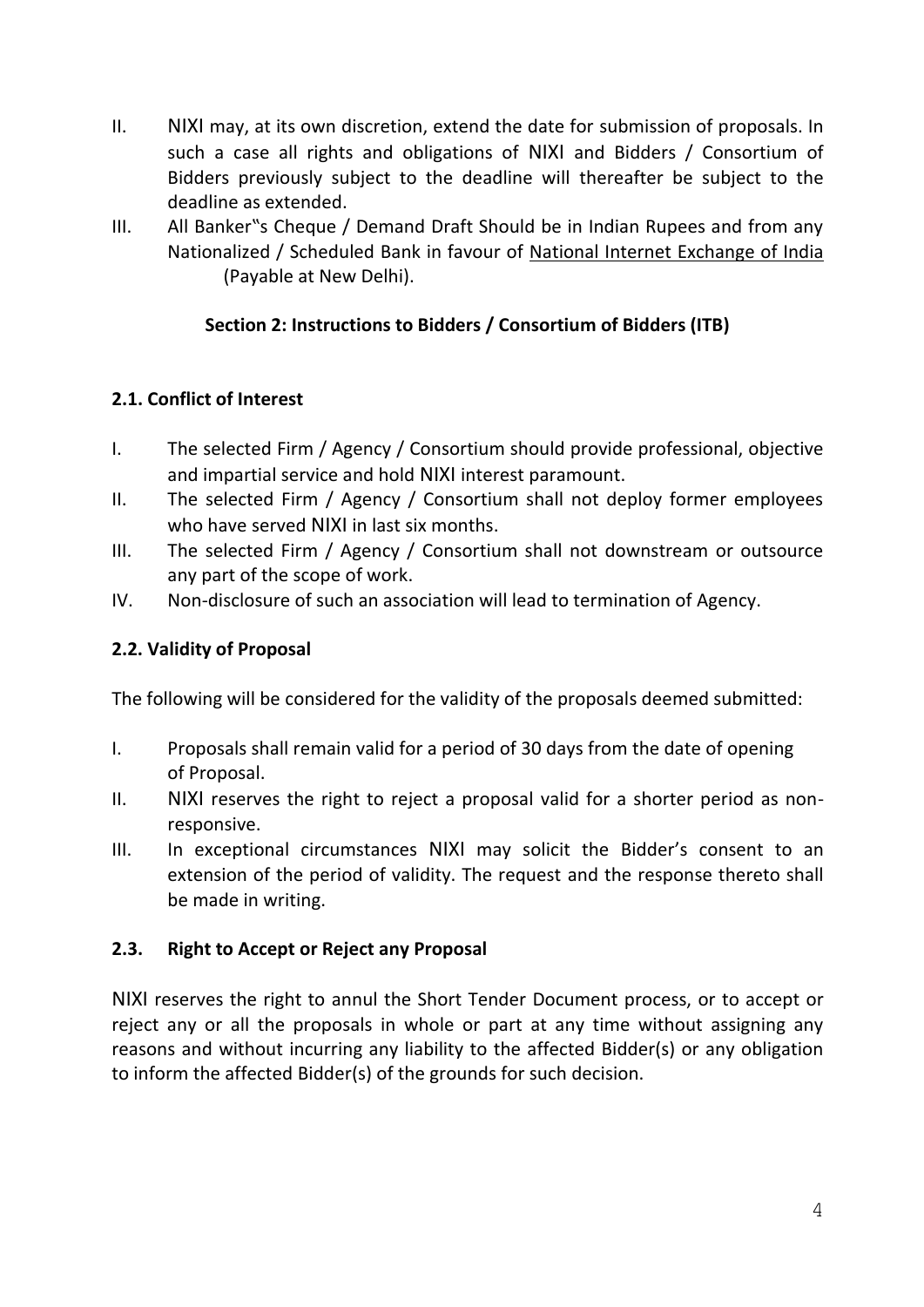## **2.4. Fraud & Corruption**

It is required that the Bidders / Consortium of Bidders submitting Proposal and Agency selected through this Short Tender Document must observe the highest standards of ethics during the process of selection and during the performance and execution of the Work Order.

For this purpose, definitions of the terms are set forth as follows:

- I. "Corrupt practice" means the offering, giving, receiving or soliciting of anything of value to influence the action of NIXI or its personnel in Work Order executions.
- II. "Fraudulent practice" means a misrepresentation of facts, in order to influence a Selection process or the execution of a Work Order, and includes collusive practice among Bidders / Consortium of Bidders (prior to or after Proposal submission) designed to establish Proposal prices at artificially high or noncompetitive levels and to deprive NIXI of the benefits of free and open competition.
- III. "Unfair trade practice" means supply of services different from what is ordered on, or change in the Scope of Work.
- IV. "Coercive practice" means harming or threatening to harm, directly or indirectly, persons or their property to influence their participation in the selection process or execution of the Work Order.

NIXI will reject a proposal for award, if it determines that the Bidder recommended for award, has been determined to having been engaged in corrupt, fraudulent or unfair trade practices.

NIXI will declare a Firm / Agency / Consortium ineligible, either indefinitely or for a stated period of time, for awarding the Work Order, if it at any time determines that Firm / Agency /Consortium has engaged in corrupt, fraudulent and unfair trade practice in competing for, or in executing the Work Order.

## **2.5. Clarifications & Amendments of Short Tender Document**

- I. During the process of evaluation of Proposals, NIXI may, at its discretion, ask Bidders / Consortium of Bidders for clarifications on their proposal. The Bidders / Consortium of Bidders are required to respond within the prescribed time frame.
- II. NIXI may for any reason, modify the Short Tender Document from time to time. The amendment(s) to the Short Tender Document would be clearly spelt out and the Bidders / Consortium of Bidders may be asked to amend their proposal due to such amendments.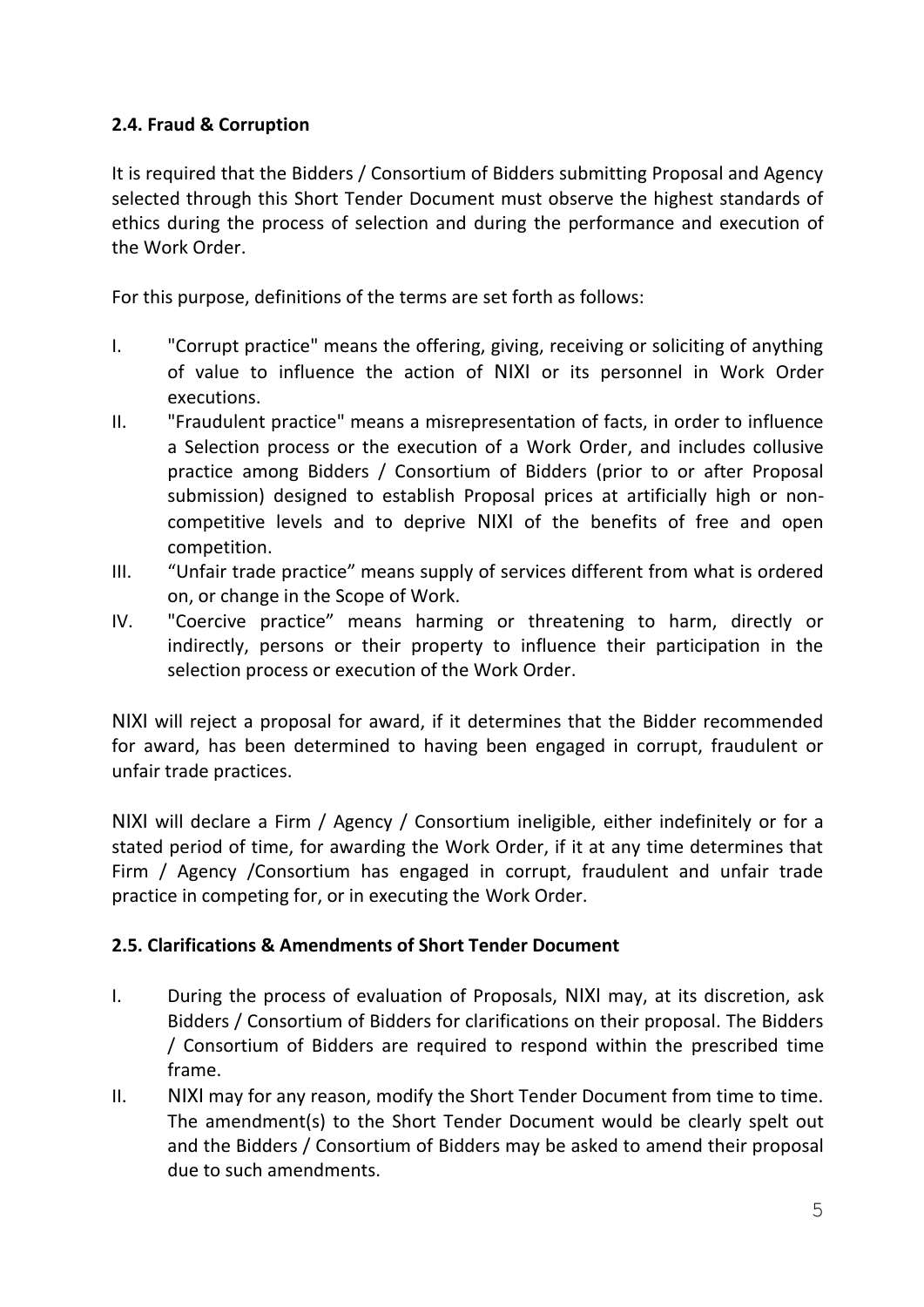## **2.6. Earnest Money Deposit (EMD)**

- I. The Bidder shall furnish an Earnest Money Deposit (EMD) amounting to Rupees 1,00,000 (Rupees One Lakh Only) along with the technical bid in Envelop 1.
- II. The EMD shall be in Indian Rupees and shall be in the form of Bankers Cheque or Demand Draft from any of the Nationalized / Scheduled Bank in favour of **"National Internet Exchange of India"** payable at New Delhi.
- III. The earnest money of unsuccessful Bidders / Consortium of Bidders shall be refunded on request by the Bidder after final award of the Work Order.
- IV. EMD of the successful Bidder will be released after the Bidder signs the final agreement and furnishes the Performance Bank Guarantee (PBG). The PBG will be 10% of the amount stated in the Work Order.
- V. The PBG will be returned after the successful completion of the work.

## **2.7. Preparation of Proposal**

The Bidder must comply with the following instructions during preparation of Proposals:

- I. The Bidder is expected to carefully examine all the instructions, guidelines, terms and conditions and formats of the Short Tender Document. Failure to furnish all the necessary information as required by the Short Tender Document or submission of a proposal not substantially responsive to all the requirements of the Short Tender Document shall be at Bidder's own risk and may be liable for rejection.
- II. The Proposal and all associated correspondence shall be written in English and shall conform to prescribed formats. Any interlineations, erasures or over writings shall be valid only if they are initialled by the authorized person signing the Proposal.
- III. The Proposal shall be in indelible ink and shall be signed by the Bidder or duly authorized person(s) to bind the Bidder to the Work Order. The letter of authorization shall be indicated by written power of attorney and shall accompany the Proposal.
- IV. In addition to the identification, the envelopes containing the Proposals shall mention the name and address of the Bidder to enable the Proposal to be returned in case it is declared late pursuant, and for matching purposes.
- V. Proposals received by facsimile/email shall be treated as defective, invalid and rejected. Only detailed proposals complete in all respect and in the forms indicated shall be treated as valid.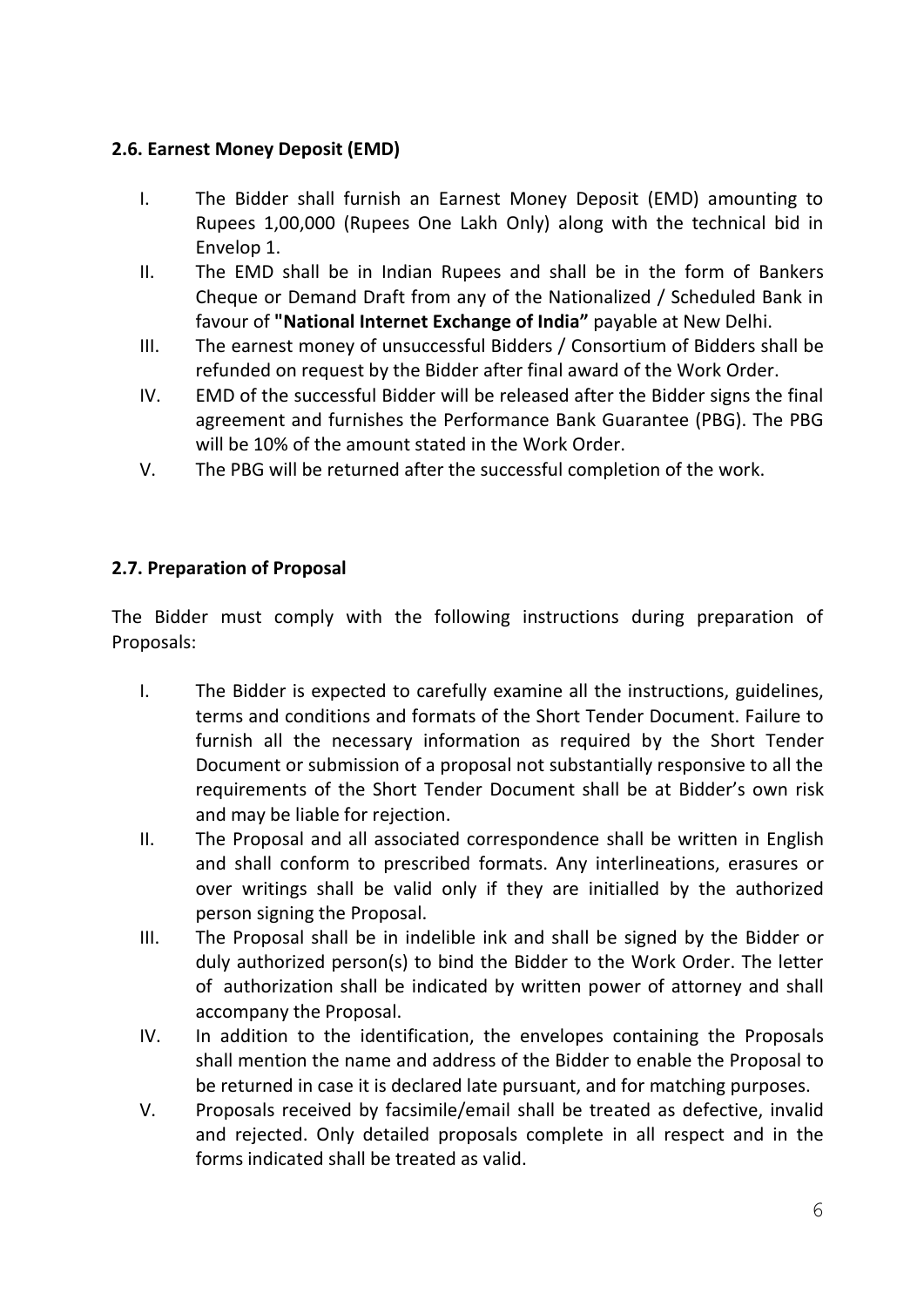VI. No Bidder is allowed to modify, substitute, or withdraw the Proposal after its submission.

#### **2.8. Pre-bid Clarification by email**

A prospective Bidder, requiring a clarification on the Short Tender Document shall notify NIXI via email [rajivjha@nixi.in](mailto:rajivjha@nixi.in) & [registry@nixi.in](mailto:registry@nixi.in) at the address specified in the Data Sheet by 15th June, 2015 by 17:00 Hours. NIXI will respond to all such queries by 17th June, 2015 by 17:00 Hours.

#### **2.9. Submission of Proposal**

Bidders / Consortium of Bidders shall submit their Proposals at the office address on or before the last date and time for receipt of proposals mentioned in Data Sheet.

- Proposals shall be submitted in two parts. Each part should be separately bound with no loose sheets. Each page of all parts should be page numbered and in conformance to the eligibility qualifications should be clearly indicated using an index page. The proposals should not contain any irrelevant or superfluous documents.
- Bidder shall be required to submit 2 hard copies (1 Original + 1 Duplicate) of the complete proposal.
- Every page of the documents submitted by the Bidder must be duly signed by the authorized signatory of the Firm / Company along with the Agency's seal.

The two parts of the Proposal should be as per following:

- 1. Technical Proposal (Envelope 1) The envelope containing Technical Proposal shall be sealed and superscripted "Technical Proposal - Selection of Agency for Social Media Management". Form-1T to Form-2T shall be submitted as part of the Technical Proposal along with the EMD.
- 2. Financial Proposal (Envelope 2) The envelope containing Financial Proposal shall be sealed and superscripted "Commercial Proposal - Selection of Agency for Social Media Management". Form-1C and Form-2C shall be submitted as part of the Commercial Proposal. Bidder must provide a single quotation for allinclusive fee (including out of pocket expenses) and exclusive of Service Tax to be charged for the assignment. No extra out of pocket expenses will be reimbursed.

**Envelope 1 & 2 should be put together in a single envelope along with other relevant documents.**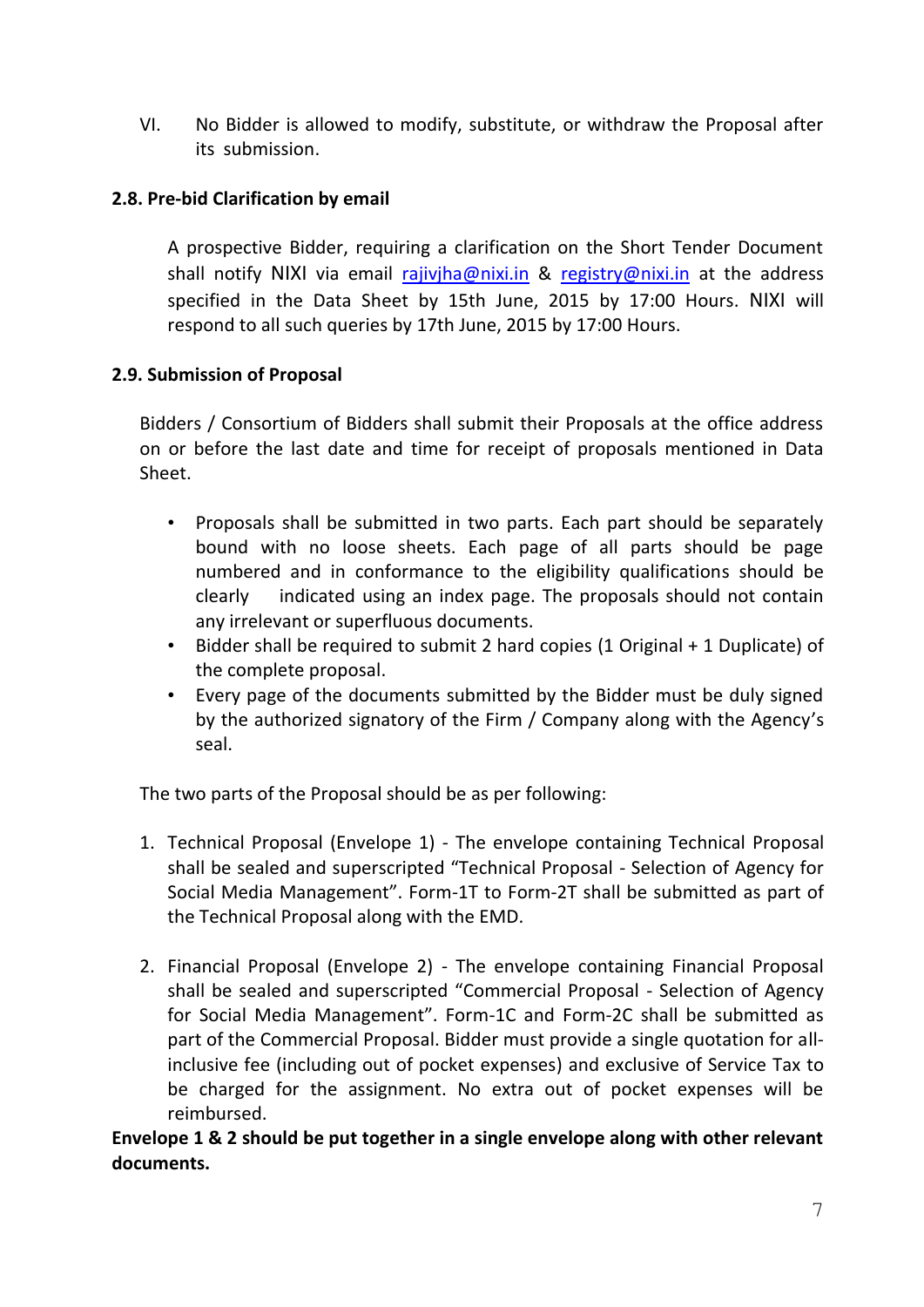## **2.10. Evaluation of Proposals**

The Bid will be opened as per the schedule mentioned in the Data Sheet. Authorized Representatives of the Bidders / Consortium of Bidders may be present during the Bid Opening if desired. NIXI may constitute Evaluation Committee to evaluate the Proposals submitted by Bidders / Consortium of Bidders for a detailed scrutiny. Subject to terms mentioned in the Short Tender Document, a two stage process, as explained below, will be adopted for evaluation of Proposals submitted by the specified date and time.

## **2.11. Eligibility**

Scrutiny of the Proposals for eligibility will be done to determine whether:

The Bidders/Consortium of Bidders meets the eligibility criteria as defined under:

| Sl. No. | <b>Criteria</b>                                                                                                                                                                                                                                           | <b>Documentary Evidence</b>                                                                                                      |
|---------|-----------------------------------------------------------------------------------------------------------------------------------------------------------------------------------------------------------------------------------------------------------|----------------------------------------------------------------------------------------------------------------------------------|
| 1.      | The Firm / Agency (All members /<br>agencies in case of Consortium)<br>should be a registered entity with<br>minimum 3 years of existence on the<br>day of the submission of bid. In case<br>of consortium the lead agency / firm<br>shall be the bidder. | • Certificate of<br>Incorporation / Registration<br><b>PAN Card</b><br>• Service Tax<br>Registration<br>Certificate              |
| 2.      | The Firm / Agency (all members put<br>together<br>the<br>of<br>in<br>case<br>a l<br>Consortium)<br>should<br>have<br>a<br>minimum cumulative turnover of INR<br>2 Crores during the last<br>three<br>financial years.                                     | Audited<br>Balance<br><b>Sheets</b><br>and Profit & Loss Statements<br>for the last three financial<br>years countersigned by CA |
| 3.      | In last 3 years, Firm / Agency (Any<br>member of the Consortium) must<br>completed / in<br>have<br>progress<br>minimum 3 projects of Social Media<br>Management in<br>Government<br>or<br>Private Sector.                                                 | Work Order / Client<br><b>Completion Certificate</b>                                                                             |
| 4.      | The Firm / Agency (Any member of                                                                                                                                                                                                                          | <b>Self Certification</b>                                                                                                        |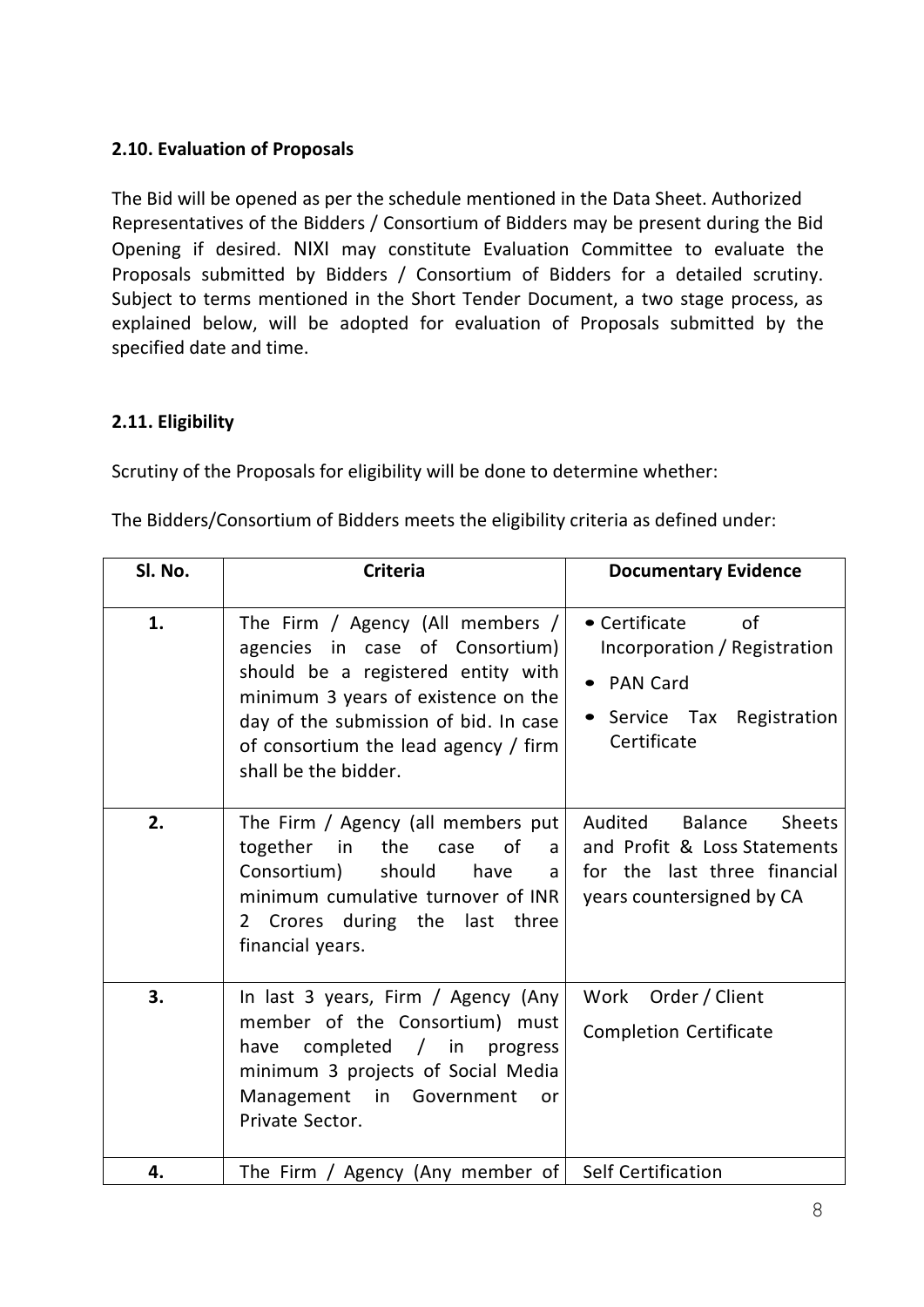|    | the Consortium) must<br>have<br>minimum<br>experienced<br>15<br>professionals in the area of<br>Social Media Management.            |                           |
|----|-------------------------------------------------------------------------------------------------------------------------------------|---------------------------|
| 5. | The Firm / Agency (All member of the<br>Consortium) should not have been<br>black listed by Central or State<br>Governments & PSUs. | <b>Self Certification</b> |

- Relevant documents as specified above have been attached.
- EMD is as per requirement.
- The offer is for entire work and not for part of the work.
- The price quoted is all exclusive of Service Tax.

*NOTE: Proposals not conforming to the above requirements shall be rejected.*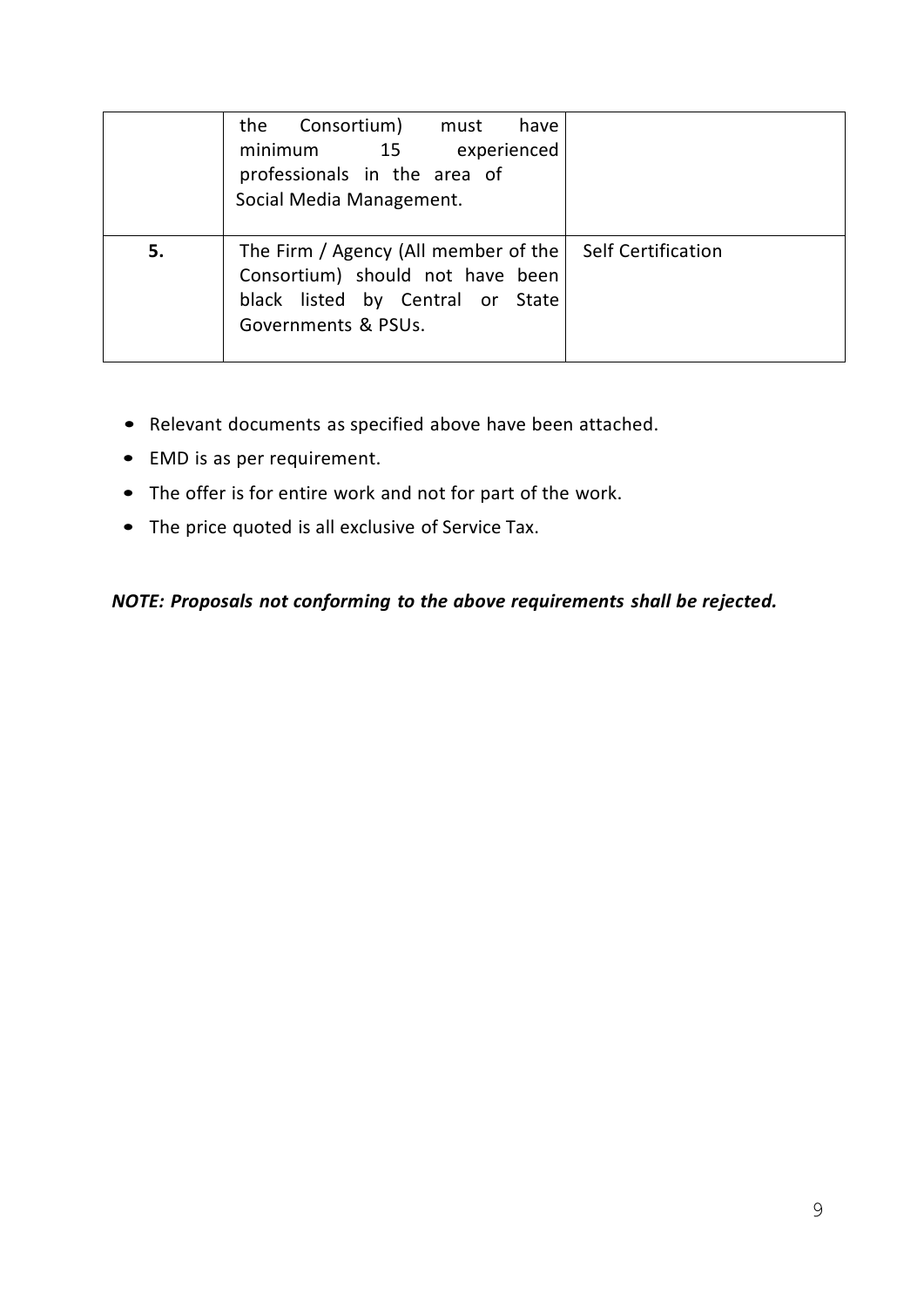## **2.12. Evaluation of Technical Proposal**

• The Technical Evaluation shall be based on the parameters and weightages as mentioned in the Table below.

**NOTE: The Technical Proposal must not include any financial information failing which the Proposal will be rejected.**

| S.No           | <b>Parameters</b>                                                                                                                                                                                                                                                                                                              | <b>Marks</b> |
|----------------|--------------------------------------------------------------------------------------------------------------------------------------------------------------------------------------------------------------------------------------------------------------------------------------------------------------------------------|--------------|
| 1              | Relevant experience in online Social Media<br>Management for Government/ PSUs/ Private<br>Sector/Brands                                                                                                                                                                                                                        | 25           |
| $\overline{2}$ | 5 innovative ideas on IN & डॉट भारत<br>Registry to deliver key message for various<br>TG/Stakeholders                                                                                                                                                                                                                          | 25           |
| 3              | Communication Strategy: Approach<br>&<br>Methodology including but not limited to the<br>following:<br>Proposed brand vision<br>and<br>digital<br>marketing strategy presented for IN & ਤॉट<br>भारत Registry<br>• Proposed strategy (Cost effective & viable)<br>• Content Development strategy<br>• Comments on Scope of Work | 20           |
| 4              | Creative illustration for IN & डॉट भारत<br><b>Registry for Digital Space</b>                                                                                                                                                                                                                                                   | 20           |
| 5              | CV's of professionals to be deployed in the<br>campaign                                                                                                                                                                                                                                                                        | 10           |

- Evaluation Committee may, at its discretion, call for additional information from the Bidder(s). Such information has to be supplied within the set out time-frame, otherwise the Evaluation Committee shall make its own reasonable assumptions at the total risk and cost of the Bidders / Consortium of Bidders and the Proposal is liable to be rejected. Seeking additional information or clarifications cannot be treated as acceptance of the proposal.
- For verification of information submitted by the Bidders / Consortium of Bidders, the Committee may visit Bidder's offices at its own cost. The Bidders / Consortium of Bidders shall provide all the necessary documents, samples and reference information as desired by the Committee. The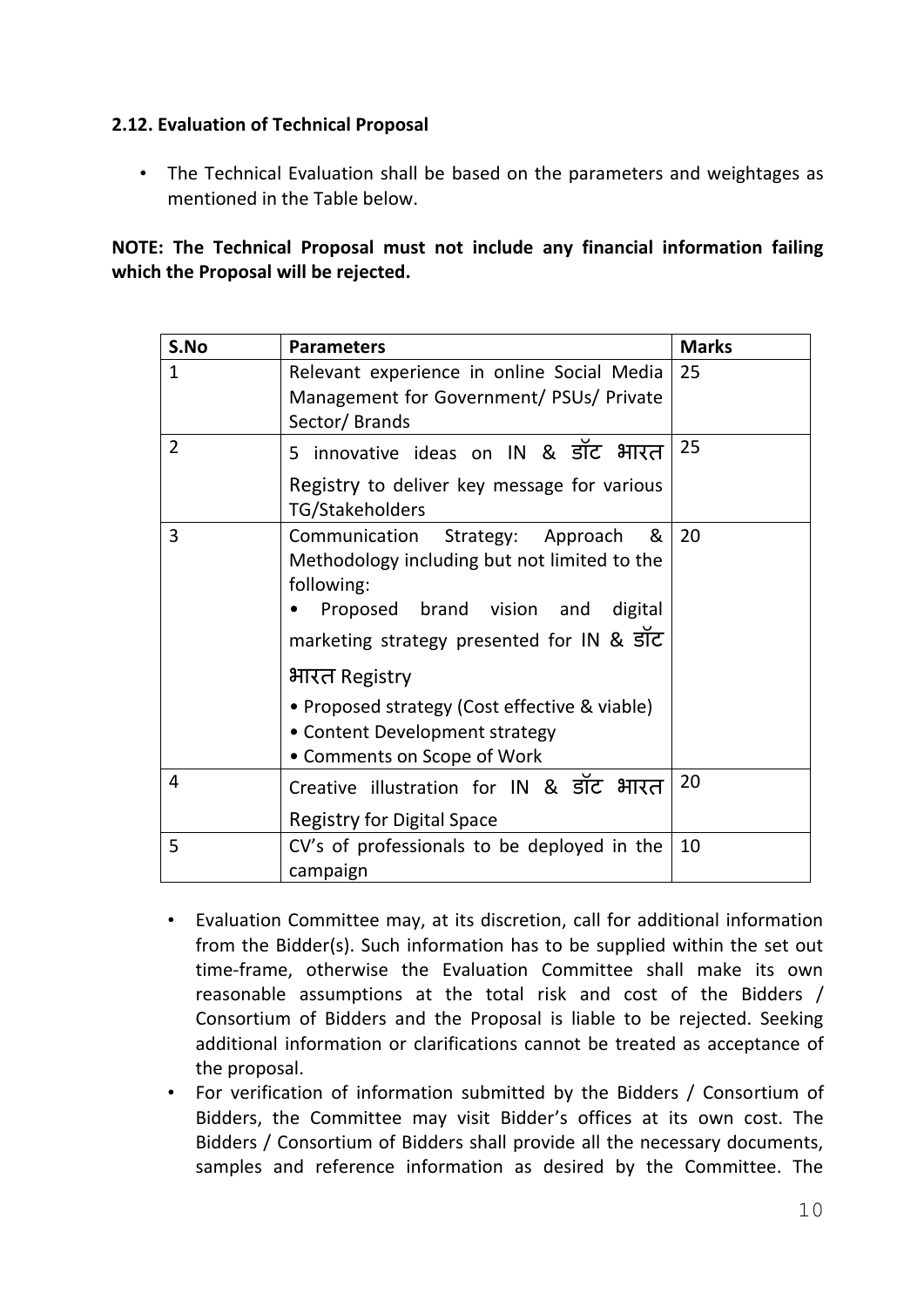Bidders / Consortium of Bidders shall also assist the Committee in getting relevant information from the Bidders / Consortium of Bidders" references, if desired.

- For calculating the Technical Score (TS), the individual scores, as per respective weightages specified above, will be summed up. In order to qualify technically, a Proposal must secure minimum TS of 70.
- Only technically qualified Proposals shall be considered for Financial bid Opening.

## **2.13. Evaluation of Financial Proposal**

Financial proposals of only those firms who are technically qualified shall be opened publicly on the date & time specified in the Data sheet, in the presence of the Firm's representatives who choose to attend. The name of the Firm, their technical score (if required) and their financial proposal shall be read out aloud.

NIXI will correct any computational errors. When correcting computational errors, in case of discrepancy between a partial amount and the total amount (Exclusive of Service Tax), or between word and figures, the former will prevail.

After opening of financial proposals, appropriate selection method shall be applied to determine the Firm who will be declared winner and be eligible for award of the work. The methods of selections are described in the Data Sheet. This selected Consultant will then be invited for negotiations, if considered necessary.

#### **2.14. Payment Terms**

Advance payment will not be made in any case. Payment will be made as per the following scheduled mentioned below:

| <b>Payment in Percentage</b> | Time                                |
|------------------------------|-------------------------------------|
| 25% of the total work order  | Completion of 1 <sup>st</sup> Month |
| 25% of the total work order  | Completion of 2 <sup>nd</sup> Month |
| 50% of the total work order  | After completion of the work        |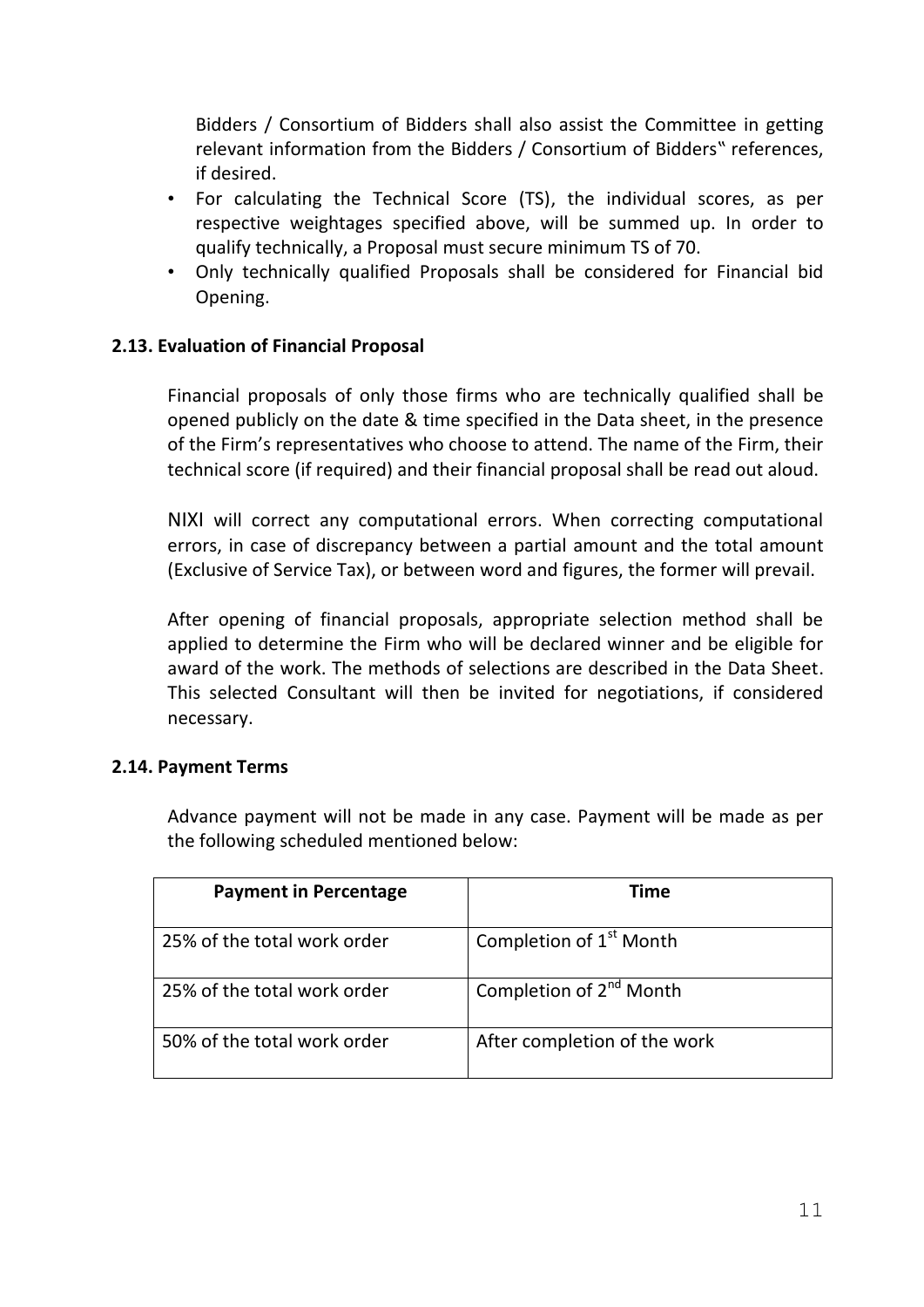## **Section 3: Scope of Work & Deliverables**

**3.1.** The selected Agency shall begin Social Media Management from the day of Work Order signing for a period of 3 months including, but not limited to the following activities:

- I. Creation & Maintenance of Social Media Platforms for NIXI
	- The Agency shall create all the social media handles for IN & **डॉट भारत** Registry. Additionally, get all the handles verified.
- II. New Look, Updates and Engage with users
	- Give all the IN & **डॉट भारत** Registry Social Media Platforms a new look every week (in all 12 cover photographs) by putting up new creatives in line with overall theme/strategy approved by for the period of engagement.
	- Daily informative and promotional updates (atleast three updates on Facebook, and Twitter, one on other platforms) in the form of relevant text, photos, audio, interactive content, interviews, news, organize online surveys, quizzes, contests and others on all the social media platforms in consultation with NIXI.
	- Publicize all cultural events on all the social media platforms
	- Create relevant tagging & linkages of content on the all platforms.
- III. Query Management, Media Tracking and Reporting
	- All the queries received on the all platforms must be replied to and addressed within 24 working hours in consultation with NIXI's social media team.
	- Moderation of the all platforms with a frequency of 6 times a day in order to deal with spam, unauthorised advertisements, inappropriate content etc.
	- Use a good industry standard monitoring tool (like Hootsuite, Buffer, Local Response, Brandwatch, 33Across or similar monitoring tool) for analyzing comments / remarks about NIXI & IN & **डॉट भारत** Registry in various online media like e-newspapers, e-magazines, blogs, social media platforms at national & international level.
	- The agency must submit weekly 'Effectiveness Analysis Report' (in all 12 weeks) to NIXI on the effectiveness of the social media strategy. The agency must submit a detailed analysis on the steps undertaken for overall promotion of IN & **डॉट भारत** Registry on the Social Media Platforms and the results achieved.
	- The components of the report would include:
		- 1. IN & **डॉट भारत** Registry Social presence analysis
		- Social channel analysis (only IN & **डॉट भारत**)
			- o Social Traffic analysis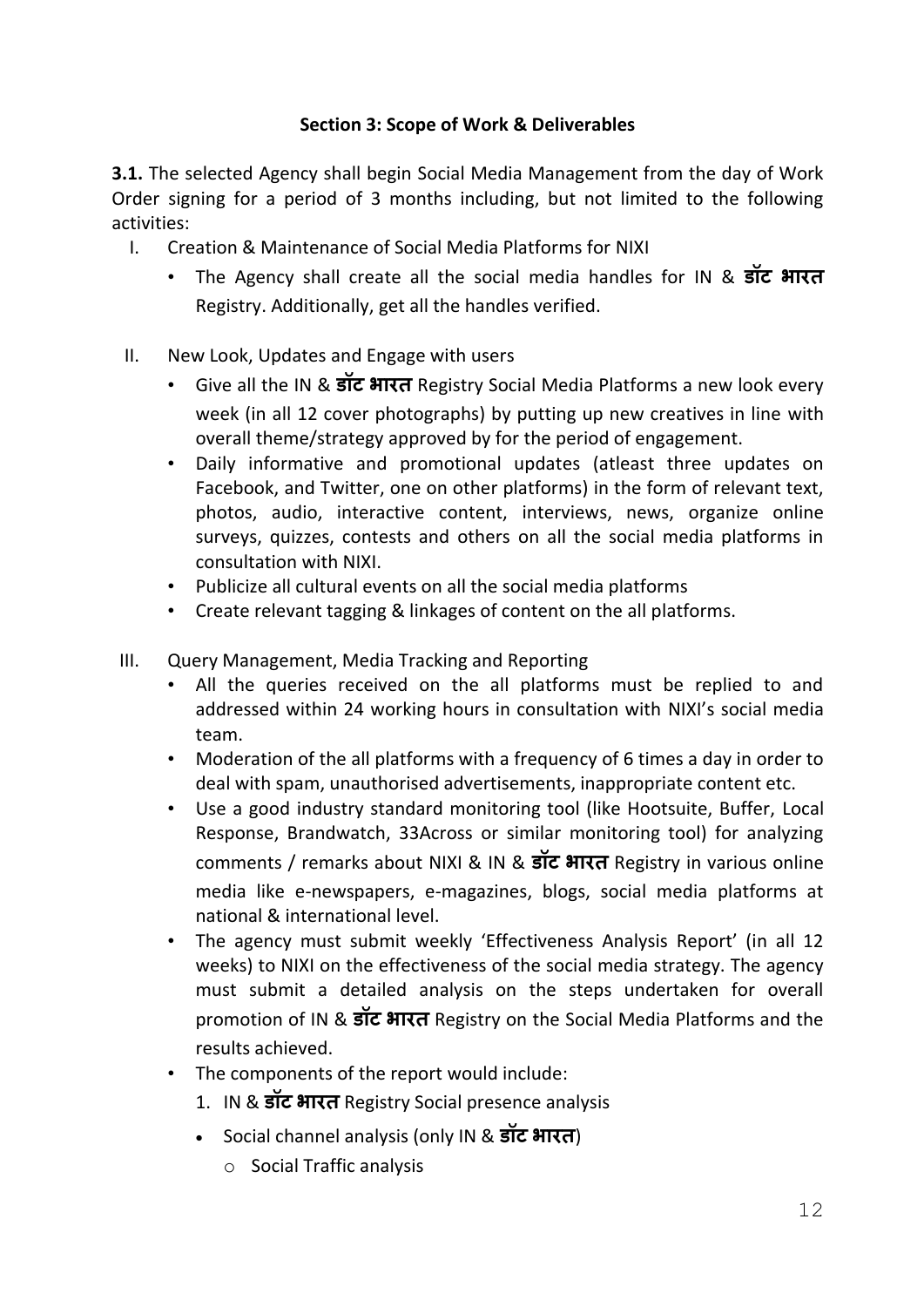- o Fan / follower growth
- o Comparative FB/Twitter Engagement Analysis
- Content Analysis of the most engaging type of post which led to success on brand page
	- o Engaging Post
	- o Social Page Analysis
- 2. Buzz Report
	- o Share of voice
	- o Source Analysis
	- o Trend analysis
	- o Topic analysis
	- o Sentiment & Perception analysis
- 3. Influencer Report
	- o Influencers Identified
	- o Influencers Score
	- o Influencers Reached
	- o Amplification by Influencers
- Providing feedback on best practices in marketing and promotion in countries across the world on Social Media as and when required by the department.
- IV. Online Amplification and Social Media Campaigns
	- Providing amplification of Digital Marketing Communication and Messaging through planning and execution of a Digital Marketing activity across both Paid Media and Non-Paid media avenues on Digital and Mobile campaign for IN & **डॉट भारत**.
	- Media planning & providing professional inputs and support in buying of media for Social Media Campaigns (Online and Mobile) for running banners, adverts etc. during the period of Work Order on themes / subjects to be decided in consultation with NIXI. This would entail assistance and supervision of buying of the media slots to ensure best of rates and negotiations directly from the media owner.
	- Conceptualize, design and execute at least two digital campaigns and three innovative strategies on the basis of overall IN & **डॉट भारत** social media plan.
- V. Key Influencer Program
	- Conceptualizing, planning and executing a "Key Influencer Program" on all IN & **डॉट भारत** Social Media platforms. The Influencer program will aim at engaging Top 100 influencers in the IT industry and will also focus on blogs & forums and other social channels. The program will need to generate content for social channels and blogs, web listings, directory submissions etc and spread awareness about IN & **डॉट भारत** and the Social Media campaign.
- VI. Social Media Monitoring Program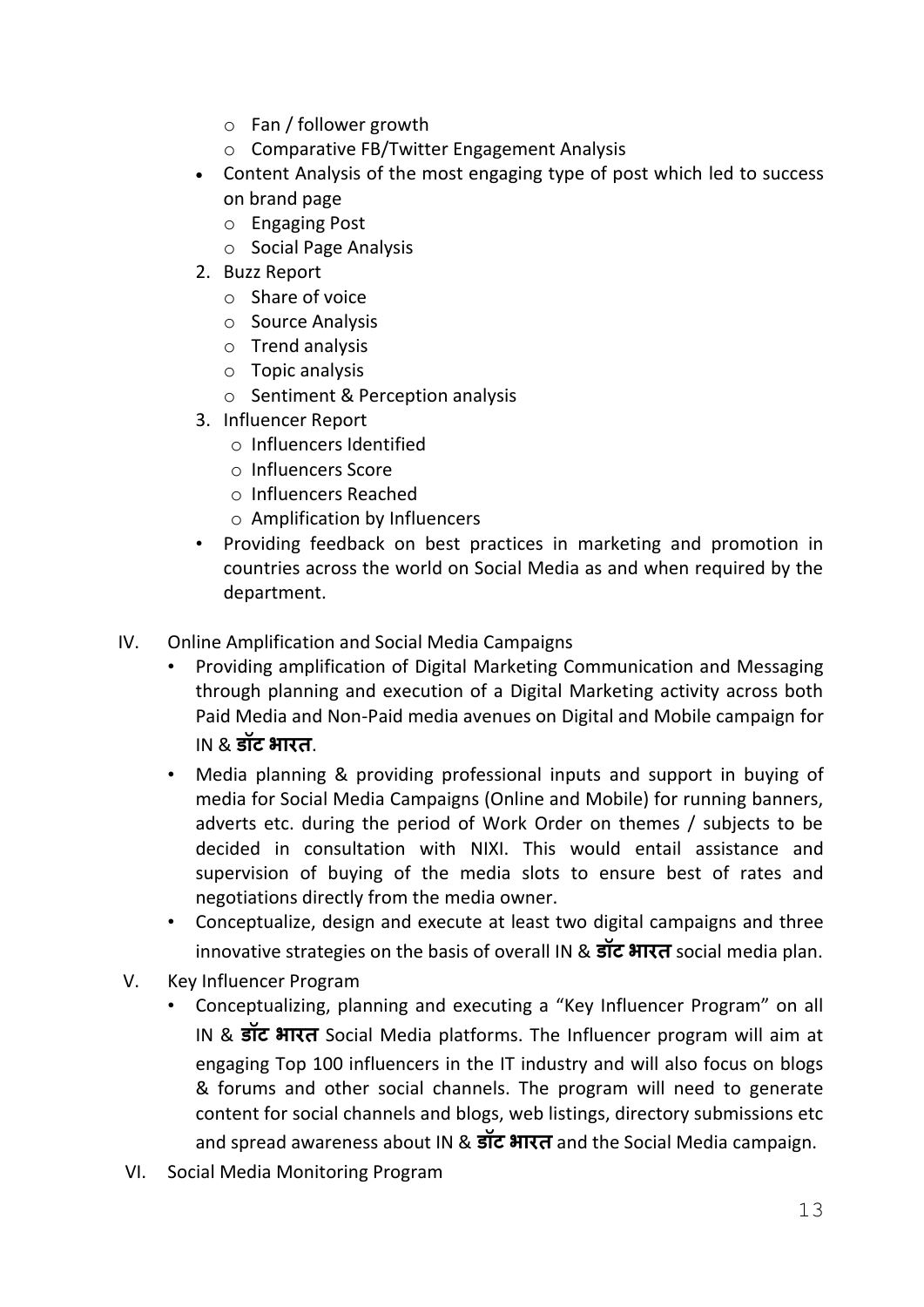• Planning and executing a "Social Media Monitoring Program" on all IN & **डॉट**

**भारत** Social Media platforms. The program will undertake monitoring across 150-200 keywords primarily in the markets of all over the world and will also create and manage a Monitoring platform which will be both predictive and reactive in approach. The key Languages to be monitored will be Hindi and English.

- VII. Creatives/Photos Bank
	- Creatives/Photos with cataloguing needs to be developed consisting of at least 100+ Creatives/Photos of high quality and high resolution aesthetic work of relevant activities and events.
- VIII. Team
	- The agency must position three dedicated members mainly Project Manager, Content Developer and Designer at office during the period of work.
- XI. Miscellaneous work
	- Other related and miscellaneous work includes providing monthly strategic inputs for creative campaign of IN & **डॉट भारत**

#### **3.2 Timelines**

The following is an indicative list of deliverables and milestones for the agency, assuming that the engagement starts at time T(Issuance of Work Order). Social Media Management

| SI. | <b>Deliverables</b>                                    | <b>Timelines</b>                              |
|-----|--------------------------------------------------------|-----------------------------------------------|
| No. |                                                        |                                               |
| 1.  | Inception Report                                       | $T+5$ days                                    |
| 2.  | Preparation & Submission of detailed<br>plan of action | $T+10$ days                                   |
| 3.  | <b>Content Creation &amp; Deployment</b>               | Continuous Work till the end<br>of the period |
| 4.  | Updation, Maintenance, New Content<br>Creation         | Continuous Work till the end<br>of the period |

Weekly Progress Reports (WPRs) to be submitted every week indicating the activities remaining / completed as against the scheduled tasks / activities.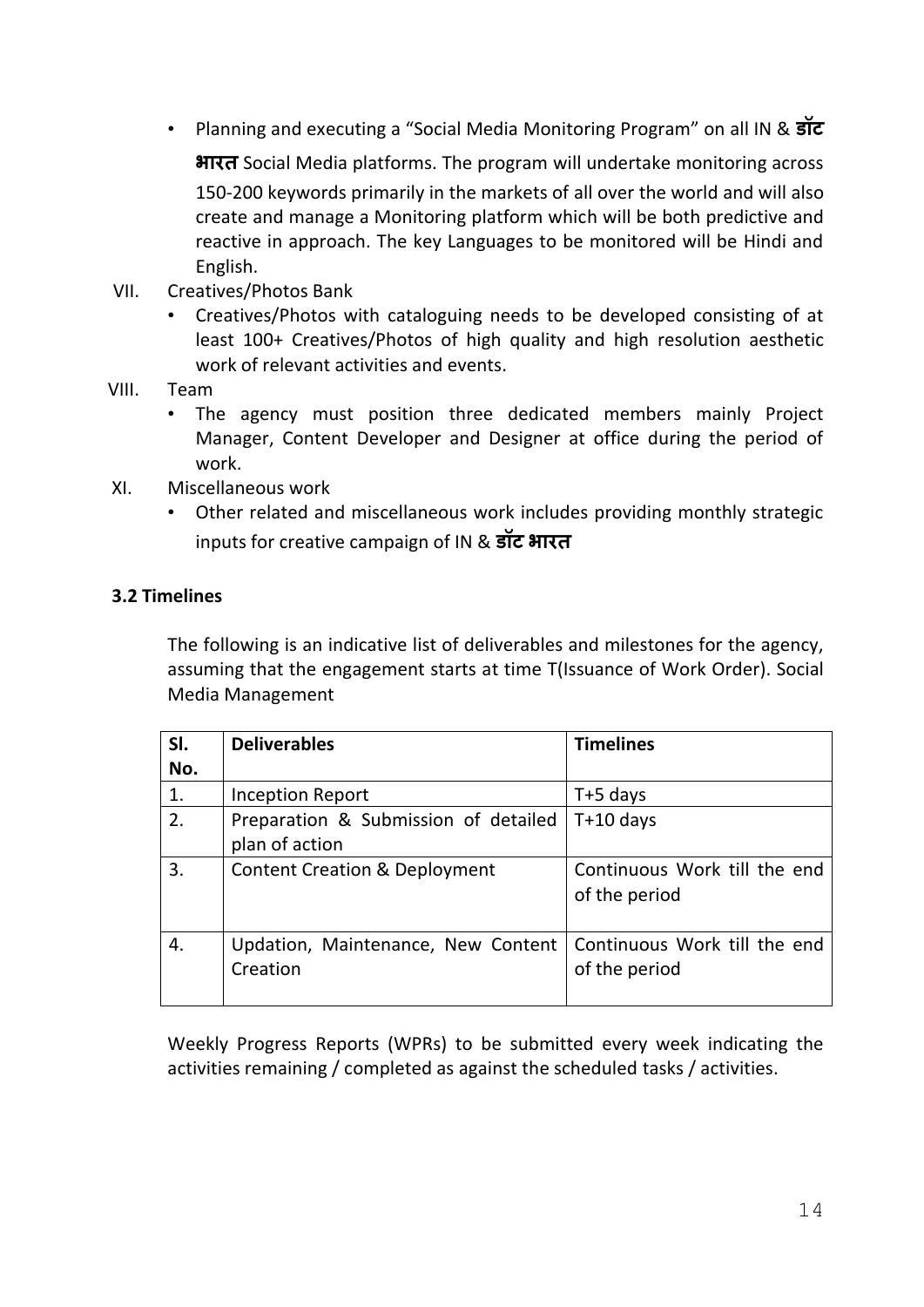#### **Section 4: General Terms & Conditions**

## **NOTE: Bidders / Consortium of Bidders should read these conditions carefully and comply strictly while submitting the Proposals**

- I. Rate shall be written both in words and figures. There should not be errors and /or over- writings and corrections, if any, should be made clearly and initialled with dates. The rates should mention elements of the service charges or any other charges separately.
- II. Agency shall not assign or sublet the Work Order or any substantial part thereof to any other agency, nor can the agency have arrangement with other company for bidding purpose.
- III. Rates quoted will be valid upto 120 days from the issue of Work Order.
- IV. In the event of any loss / damage to NIXI, the Bidder shall be liable to compensate NIXI by paying a sum of money commensurate to the actual damages suffered by NIXI. .
- V. Direct or indirect canvassing on the part of the Bidder or his representative will lead to disqualification.
- VI. If a Bidder imposes conditions, which is in addition to or in conflict with the conditions mentioned herein, his Bid is liable to summary rejection. In any case none of such conditions will be deemed to have been accepted unless specifically mentioned in the letter of acceptance of Bid issued by NIXI.
- VII. NIXI reserves the right to accept or reject one or all bids without assigning any reasons and accept bid for all or anyone. NIXI also reserves the right to award the work to more than one company.
- VIII. The Agency shall not abuse the use of the NIXI logos in any way which may deceive the public to believe unsolicited, unauthorized or unverified content. The said NIXI logos shall be used only in such manner as to provide credibility to the authentic webpages / applications / platforms belonging to the NIXI.
- IX. The Agency shall also monitor the virtual space for any individual or organization which may be operating platforms / applications / webpages / websites and deceiving the public to believe that they are in anyway associated with the NIXI. Upon discovery of such entity, the Agency shall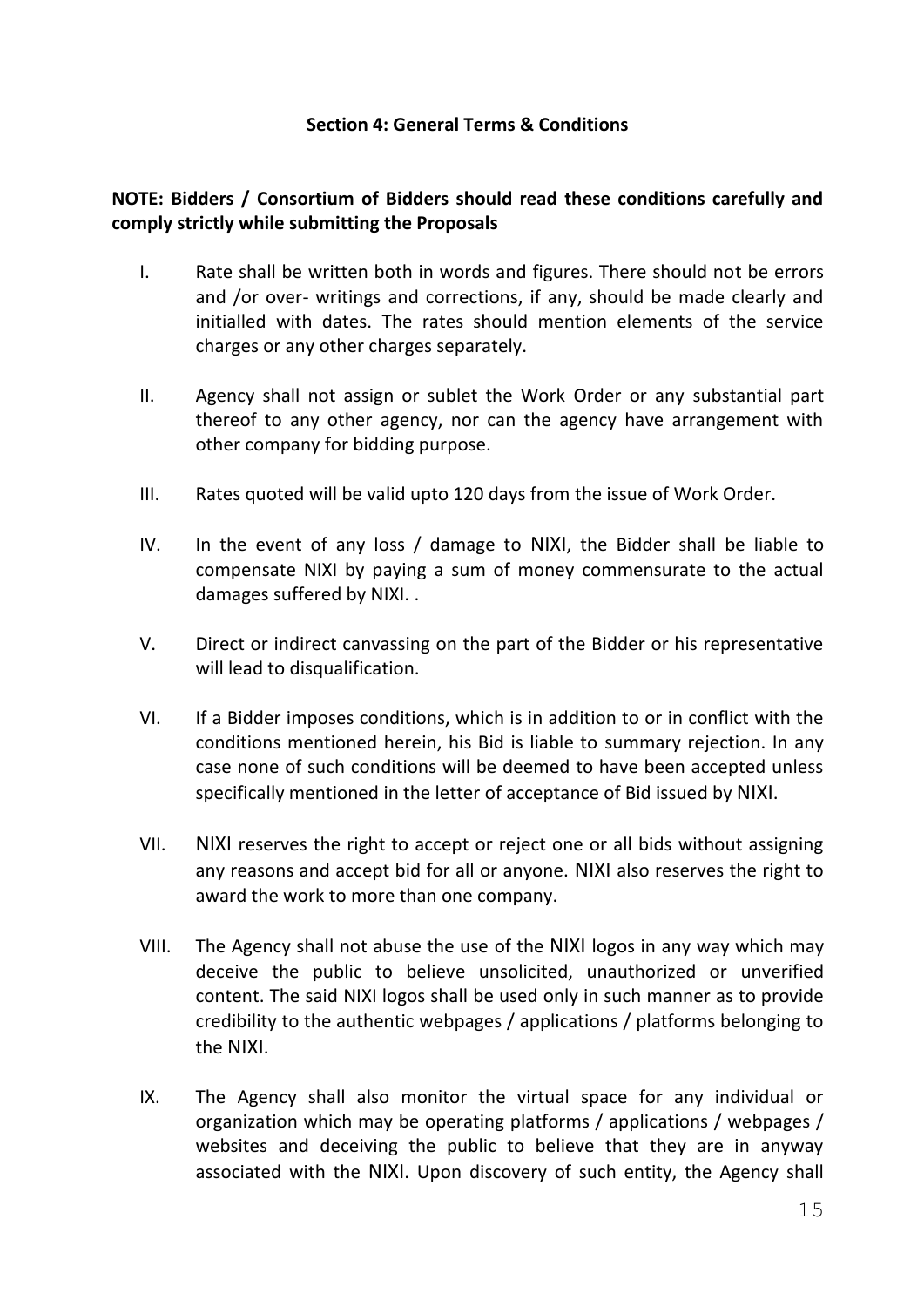provide necessary information of such entity to NIXI for immediate prosecution.

- X. The Agency must maintain uniformity while uploading of content on the platforms. Any content which is replaced, renewed or removed from any platform shall be simultaneously modified on the other platforms instantly.
- XI. The Agency's Work Order shall be immediately terminated if NIXI finds it responsible for uploading any defamatory, seditious, gender prejudiced or obscene content with notice period of 10 days. NIXI shall terminate the work order if no reply is received from the Agency or the reply received from the Agency is unsatisfactory. The Agency shall promptly remove any content of the aforementioned malicious nature uploaded by a member of the public, and inform NIXI of the same to provide NIXI with the opportunity to prosecute such an individual or group within 4 hours from the receipt of information from NIXI failing which the work order will be terminated.
- XII. No interest shall be paid by NIXI on PBG.
- XIII. The PBG shall be refunded within two months after the satisfactory completion of the work.
- XIV. **Termination:** The Work Order can be terminated at any time by the CEO of NIXI, if the services are not up to his satisfaction after giving an opportunity to the selected Agency of being heard and recording of the reasons for termination.
- XV. **Liquidated Damages:** In case of delay in supply of services to be provided within the prescribed period in the Work Order, liquidated damages shall be charged at the rate of 0.5% per day of delay.
- XVI. **Recoveries:** Recoveries of liquidated damages shall be from Vendor's PBG available with NIXI. In case recovery is not possible recourse will be taken under Delhi PDR Act or any other law in force.
- XVII. **Forfeiture of PBG:** PBG in full shall be forfeited under the following circumstances:-

a) When any terms and conditions of the Work Order are breached.

b) When the Bidder fails to provide services desired satisfactorily.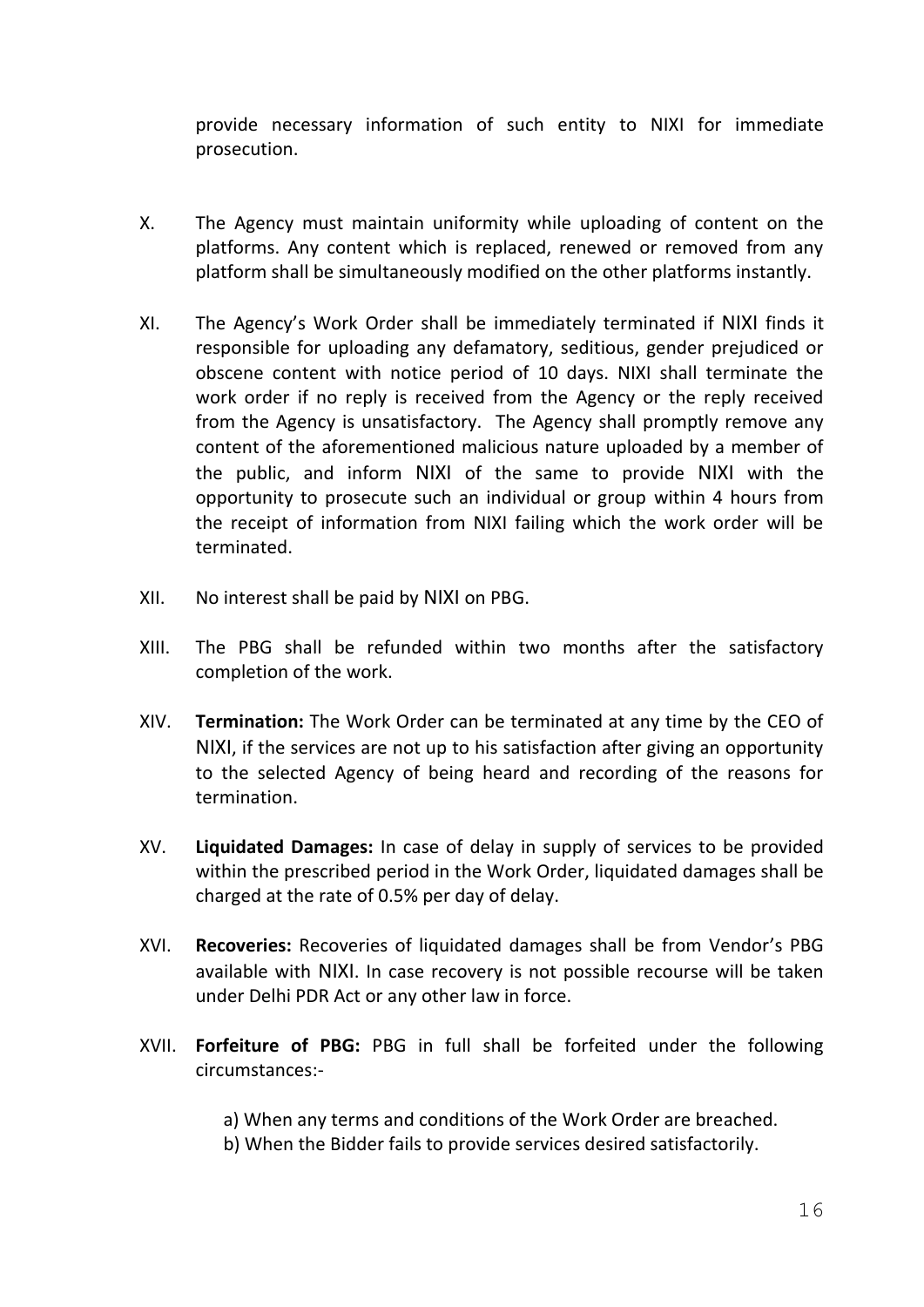- XVIII. If the Agency requires an extension of time in completion of the work order on account of occurrence of any hindrance, it shall apply in writing to NIXI immediately within 2 days from the occurrence of the hindrance. The case will be examined and permission in writing will be necessary for the Bidder.
- XIX. Service Delivery period may be extended with or without liquidated damages if the delay in the services is on account of hindrances beyond the control of the Bidder.
- XX. If any dispute arises out of the Work Order with regard to the interpretation, meaning and breach of the terms of the Work Order, the matter shall be resolved by the parties by mutual discussions..
- XXI. All legal proceedings, if necessity arises to institute, by any of the parties needs to be lodged in courts situated in Delhi only.

## **Section 5: Opening of Proposal**

- I. Technical Proposals shall be opened as per Data Sheet at NIXI's Office in the presence of Bidders / Consortium of Bidders or their authorized representatives who choose to attend the opening of Bids.
- II. The date of opening of Financial Bid will be intimated to the technically qualified Bidders / Consortium of Bidders in due course.
- III. The Evaluation Committee shall determine whether the Financial Bids are complete, unconditional and free from any computational error.
- IV. The cost indicated in the Financial Bid shall be treated as final and reflecting the total cost of services excluding Service Tax.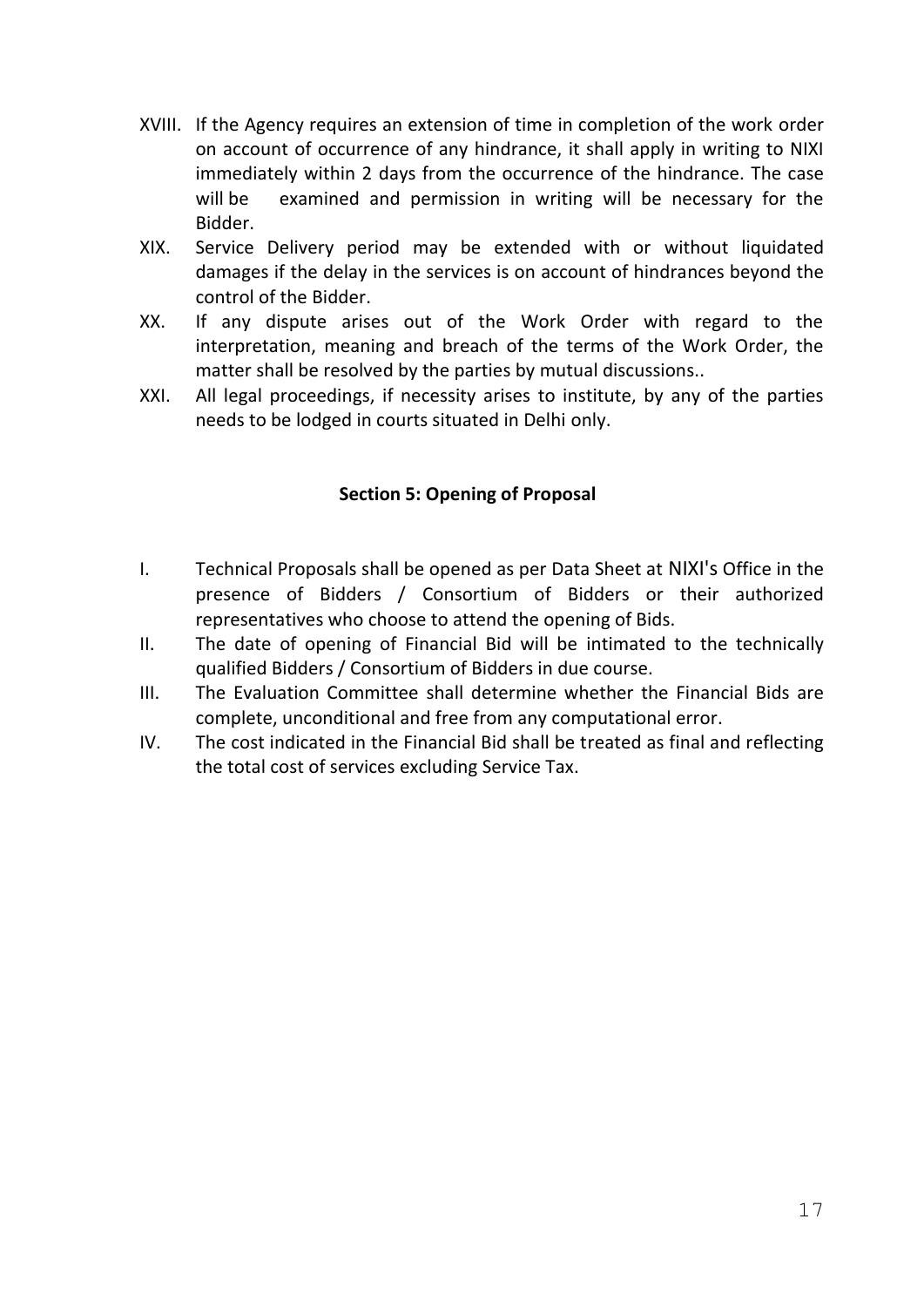#### **Section 6: Award of Work**

- I. Work shall be awarded to the Bidder with the highest cumulative score calculated as per the method provided in Data Sheet in terms of the aforementioned terms and conditions and decision of NIXI shall be final & binding.
- II. NIXI reserves the right to accept or reject any or all the proposals assigning any reason.
- III. NIXI also reserves the right to call for additional information from the Bidders / Consortium of Bidders.
- IV. Notification on Award of Work for Bidder shall be made in writing to the successful Bidder.
- V. The period of Work Order shall be for 3 months.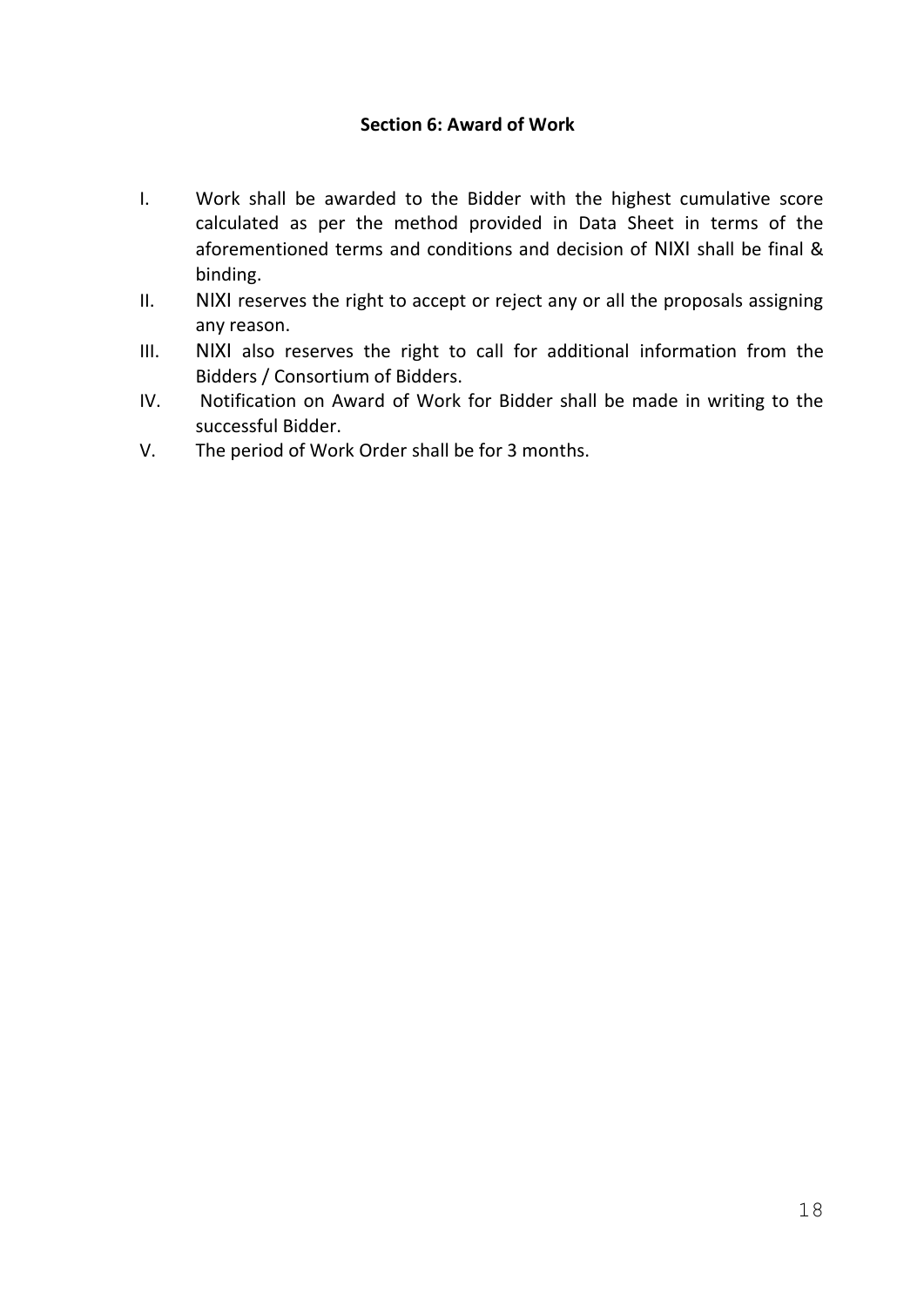#### **Section 7: Proposal Formats**

NIXI invites the Proposals from Firms / Agencies / Consortium for "Social Media Management". Bidders / Consortium of Bidders are required to submit Proposals in the formats as given under:

| SI. No.                                                | Form     | <b>Description</b>                    |  |
|--------------------------------------------------------|----------|---------------------------------------|--|
| <b>Forms</b>                                           |          |                                       |  |
| 1                                                      | Form 1 P | <b>Covering Letter</b>                |  |
| 2.                                                     | Form 2 P | <b>Bidder's Organization Details</b>  |  |
| <b>Technical Form</b>                                  |          |                                       |  |
| 1.                                                     | Form IT  | <b>Technical Form</b>                 |  |
| 2.                                                     | Form 2T  | <b>Details of Similar Assignments</b> |  |
| <b>Financial Form</b>                                  |          |                                       |  |
| 1.                                                     | Form 1C  | <b>Covering Letter</b>                |  |
| 2.                                                     | Form 2 C | <b>Financial Proposal Format</b>      |  |
| <b>Power of Attorney for Lead Member of Consortium</b> |          |                                       |  |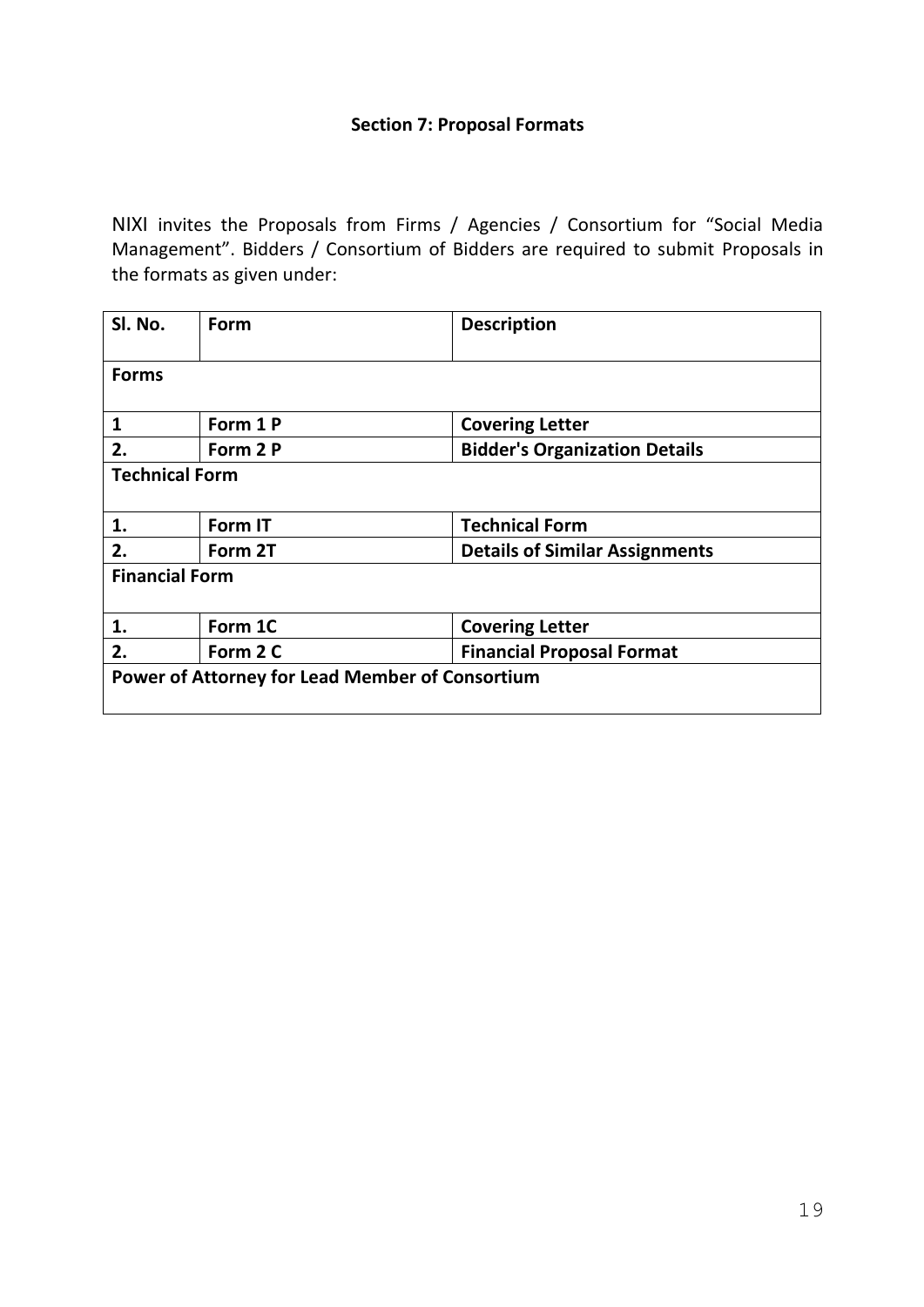## **7.1 Form-1P: Covering Letter**

## **[Bidders / Consortium of Bidders are required to submit the covering letter as given here on their letterhead]**

To,

**CEO,** NIXI, Flat No- 6B, 6th Floor, Uppals M6 Plaza, Jasola District Centre, New Delhi- 110 025.

## **Sub: Proposal for Selection of Agency for Social Media Management**

Dear Sir,

- 1. We, the undersigned, having carefully examined the referred Short Tender Document, offer to provide the required services, in full conformity with the said Short Tender Document.
- 2. We have read the all the provisions of Short Tender Document and confirm that these are acceptable to us.
- 3. We further declare that additional conditions, variations, deviations, if any, found in our proposal shall not be given effect to.
- 4. We agree to abide by this Proposal, consisting of this letter, our Technical and Commercial Proposals, the duly notarized written power of attorney, and all attachments, for a period of 120 days from the date fixed for submission of Proposals as stipulated in the Short Tender Document and modifications resulting from Work Order negotiations, and it shall remain binding upon us and may be accepted by you at any time before the expiration of that period.
- 5. Until the formal final Work Order is prepared and executed between us, this Proposal, together with your written acceptance of the Proposal and your notification of award, shall constitute a binding Work Order between us.
- 6. We declare that we do not have any interest in downstream business, which may ensue from the Short Tender Document prepare through this assignment.
- 7. We hereby declare that all the information and statements made in this proposal are true and accept that any misrepresentation or misinterpretation contained in it may lead to our disqualification.
- 8. We understand you are not bound to accept any proposal you receive, not to give reason for rejection of any proposal and that you will not defray any expenses incurred by us in bidding.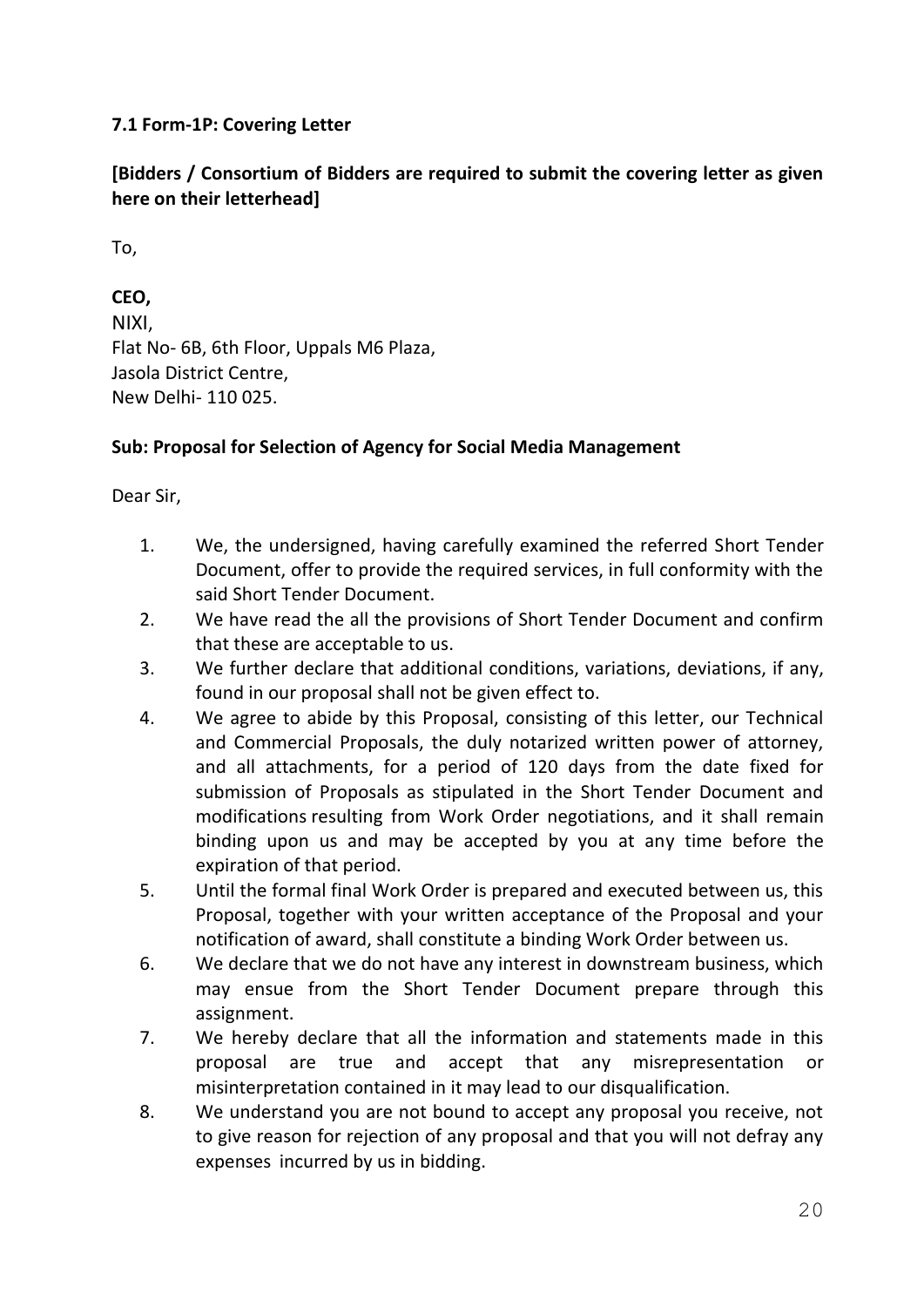9. Banker"s Cheque / Demand Draft No. ---------- dated ---------- drawn on --------- for Rs. 1,00,000/- is enclosed towards EMD.

Yours faithfully,

**Date**

**Signature**

**Designation**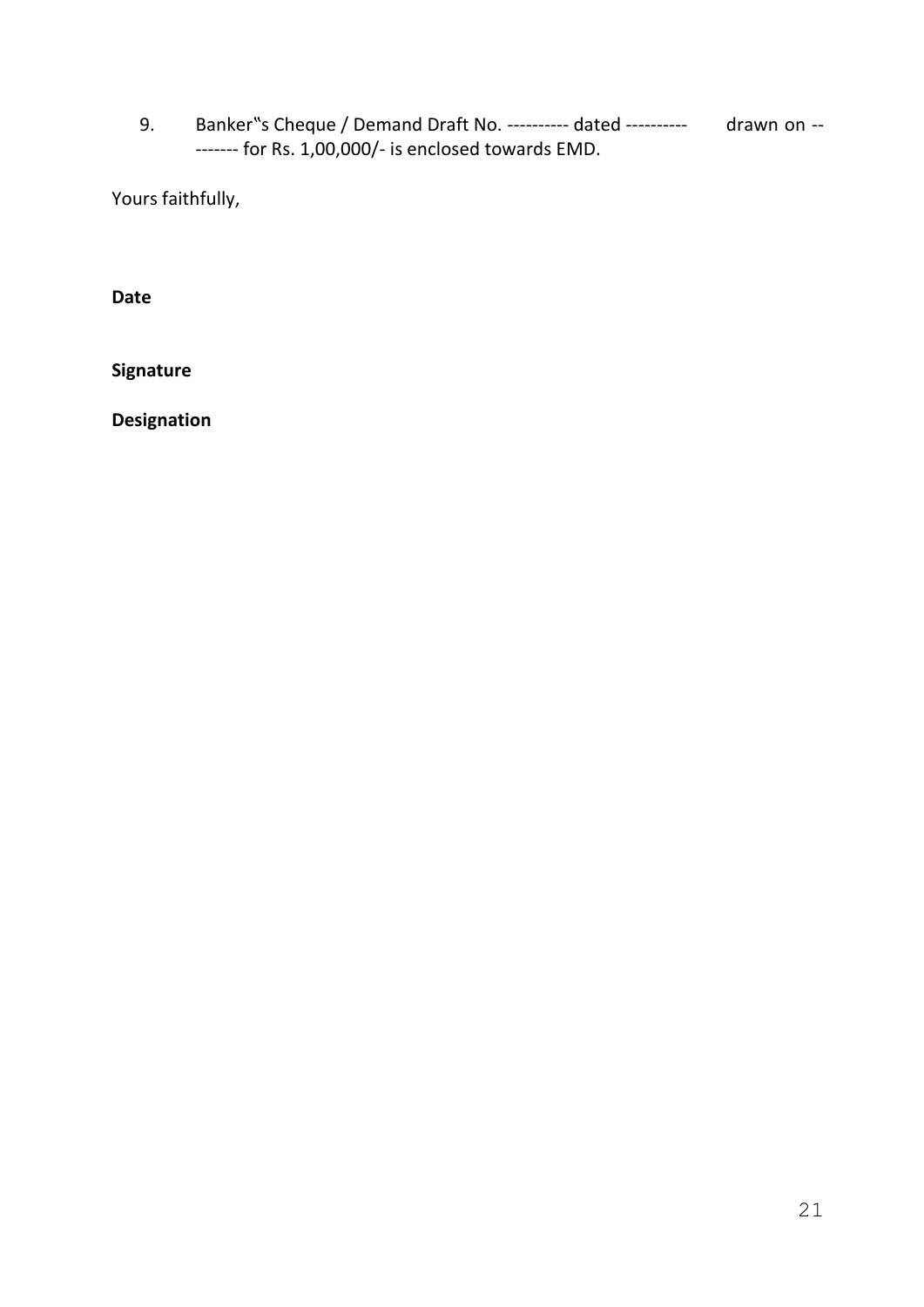## **7.2. Form-2P: Bidder's Organization / Consortium Details**

## **Organization and Financial Information (on official letter head)**

| <b>Details of the Organization</b>                   |  |  |
|------------------------------------------------------|--|--|
| <b>Name</b>                                          |  |  |
| Date of Incorporation / Establishment                |  |  |
| Date of Commencement of Business                     |  |  |
| Address of the Headquarters                          |  |  |
| Address of the Registered Office in India            |  |  |
| Area of expertise with respect to this project       |  |  |
| Contact Details (name, address, phone no. and email) |  |  |

| <b>Financial Information (All Figures in Lac)</b> |  |  |  |
|---------------------------------------------------|--|--|--|
| FY 2014-15<br>FY 2013-14<br>FY 2012-13            |  |  |  |
| Revenue in INR                                    |  |  |  |
| Any other information                             |  |  |  |

# **All Bidders shall provide the details in the format above.**

#### **In case of a Consortium:**

# **Regarding role of each Member should be provided as per table below:**

| SI. No. | Name of Bidder | Lead Member/Consortium   Roles & responsibilities<br>Member |  |
|---------|----------------|-------------------------------------------------------------|--|
|         |                |                                                             |  |
|         |                |                                                             |  |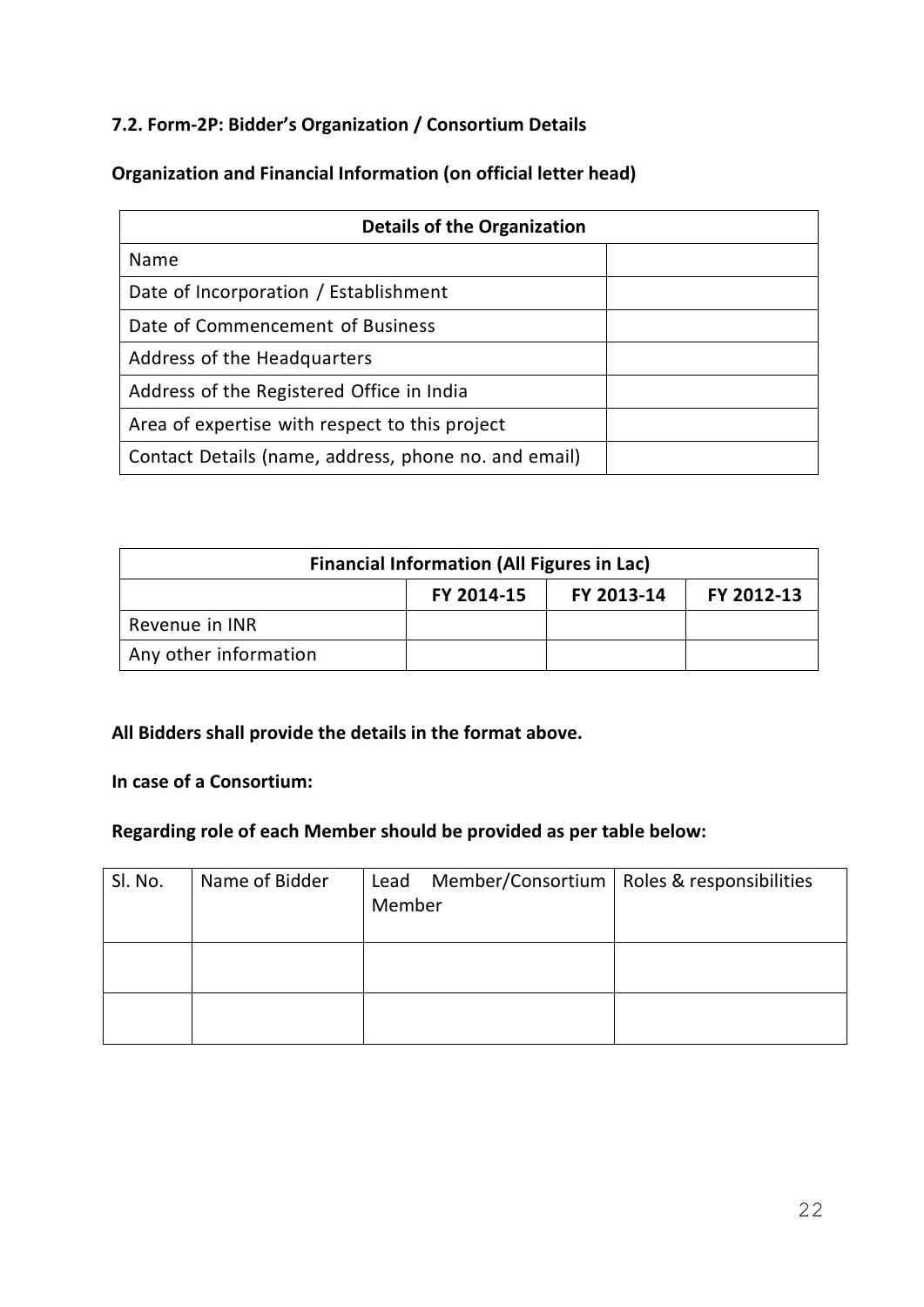## **7.3 Form- IT: Technical Form**

| <b>S. No.</b> | <b>Item</b>                                                                                                                                                                                                                                                                                                                | To be Labelled as: |
|---------------|----------------------------------------------------------------------------------------------------------------------------------------------------------------------------------------------------------------------------------------------------------------------------------------------------------------------------|--------------------|
| 1.            | Relevant experience in online Social Media<br>Management for Government/ PSUs/ Private<br>Sector/Brands                                                                                                                                                                                                                    | Label as 1T A      |
| 2.            | 5 innovative ideas on IN & डॉट भारत Registry to<br>deliver key message for various TG/Stakeholders                                                                                                                                                                                                                         | Label as 1T'B      |
| 3.            | &<br>Communication<br>Strategy: Approach<br>Methodology including but not limited to the<br>following:<br>• Proposed brand vision and digital marketing<br>strategy presented for IN & डॉट भारत Registry<br>• Proposed strategy (Cost effective & viable)<br>• Content Development strategy<br>• Comments on Scope of Work | Label 1TC          |
| 4.            | Creative illustration for IN & डॉट भारत Registry                                                                                                                                                                                                                                                                           | Label as 1TD       |
|               | for Digital Space                                                                                                                                                                                                                                                                                                          |                    |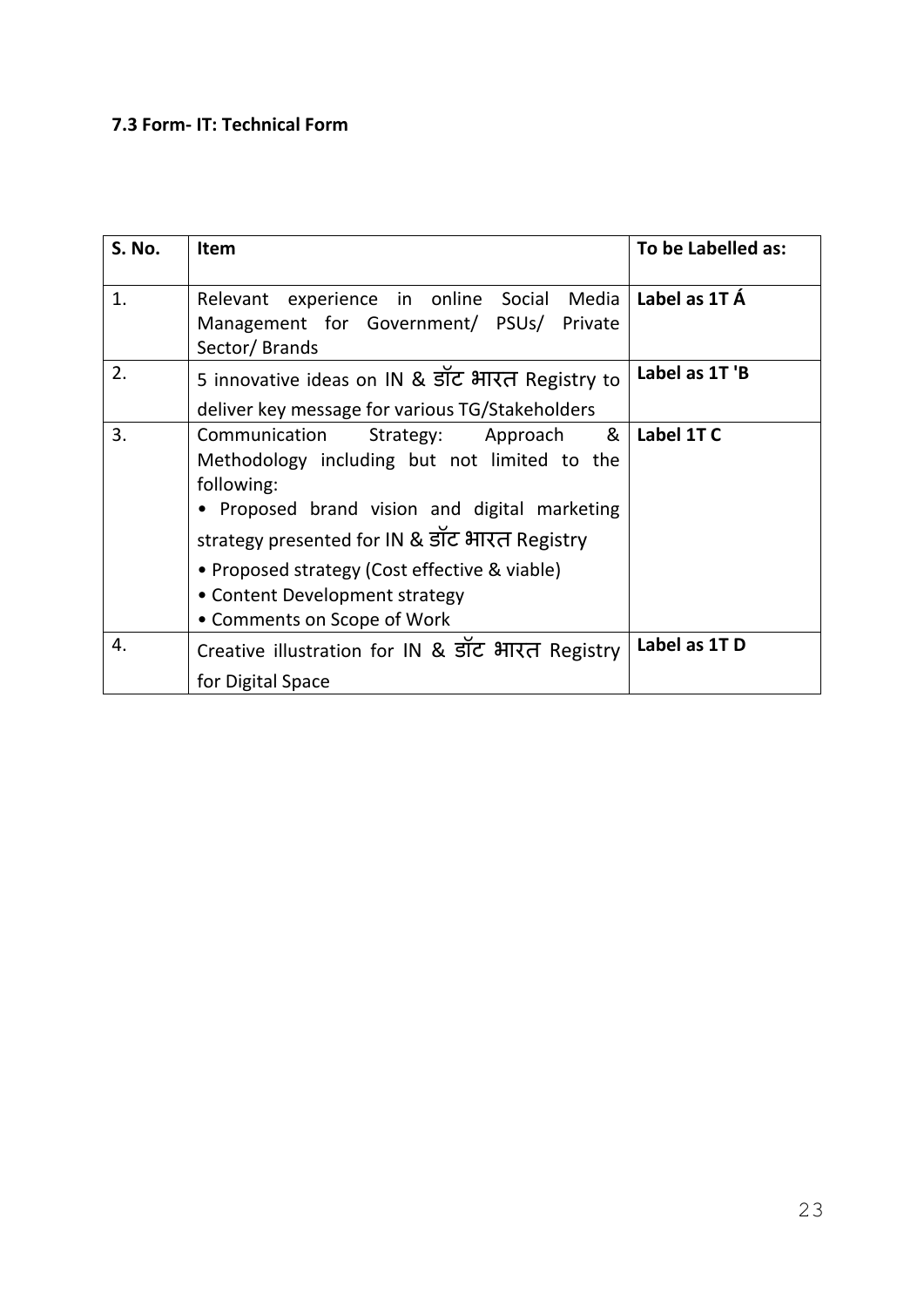# **7.4 Form 2T: Details of Similar Assignments**

| <b>Assignment Name</b>                                                         | Country                                                                  |  |
|--------------------------------------------------------------------------------|--------------------------------------------------------------------------|--|
| Location within Country                                                        | Professional Staff Provided by Company                                   |  |
| Name of Client                                                                 | No. Of Support Staff:                                                    |  |
| <b>Address &amp; Contact Details of Client</b>                                 | Duration of Assignment:                                                  |  |
| <b>Start Date</b>                                                              | Approx Value of<br>Completion date<br>Services (INR)                     |  |
| Name of Associated resources:                                                  | No. of Months of Professional Staff<br>provided by Associated resources: |  |
| Name of Senior Staff involved and functions performed                          |                                                                          |  |
| Narrative Description of Project w.r.t. Scope of Work defined in this proposal |                                                                          |  |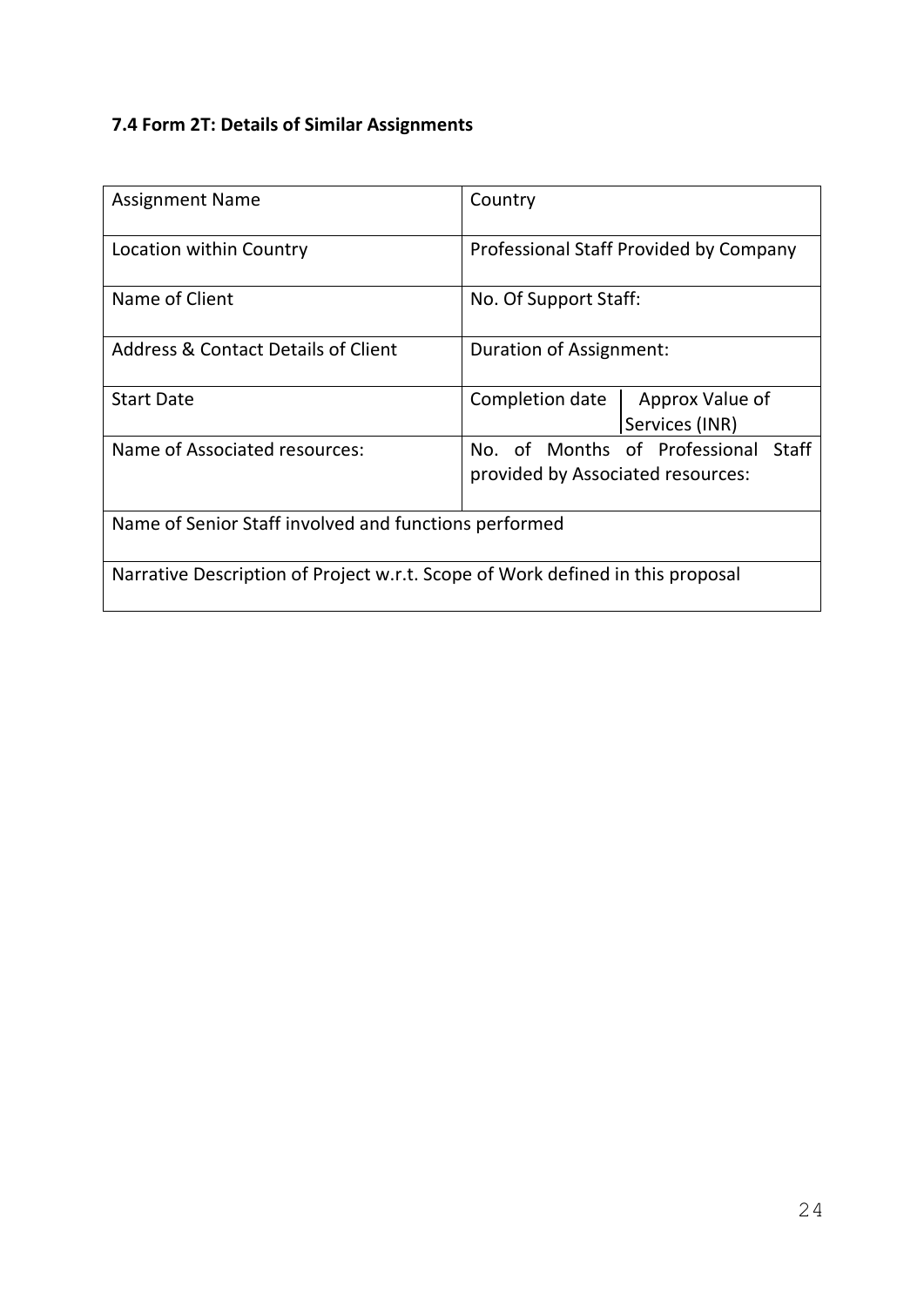## **7.5.Form 1C: Covering letter**

## **[Bidders / Consortium of Bidders are required to submit the covering letter as given here on their letterhead]**

To,

**CEO,** NIXI, Flat No- 6B, 6th Floor, Uppals M6 Plaza, Jasola District Center, New Delhi- 110 025.

## **Sub: Financial Proposal for Selection of Agency for Social Media Management**

Dear Sir,

Enclosed herewith is our Financial Bid for Selection of our Agency for Social Media Management as per the Short Tender Document. We agree to abide by the offer for 120 days from the date of opening of the Financial Proposal and after signing of Work Order our offer shall remain binding upon us till completion of the project.

We understand that NIXI is not bound to accept the lowest offer and it reserves the right to reject any or all offers without assigning any reason.

Yours faithfully,

**Date**

**Signature**

**Designation**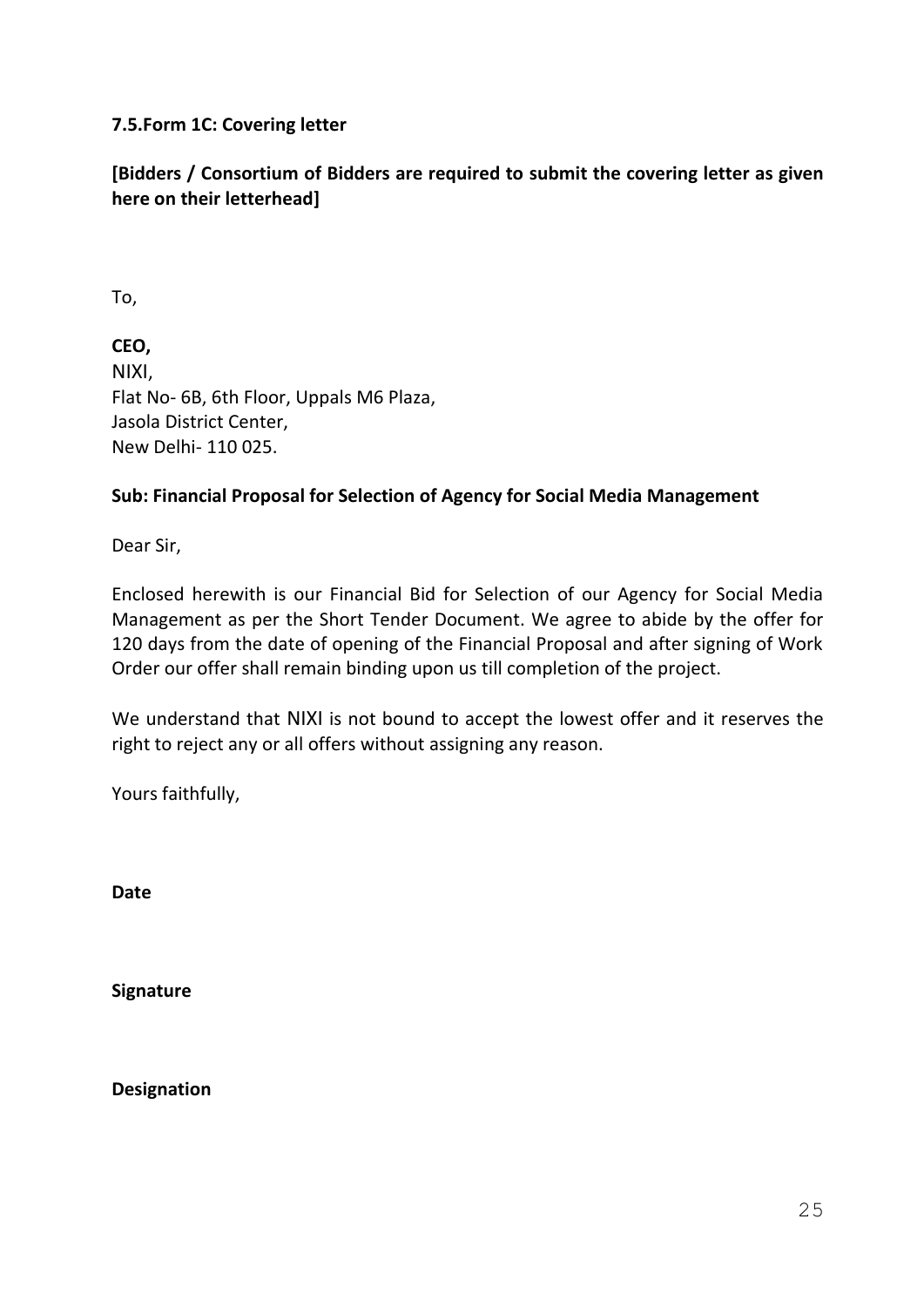#### **7.6 Form 2C: Financial Bid Format**

| Item                                                           | Cost                   |                          |
|----------------------------------------------------------------|------------------------|--------------------------|
|                                                                | <b>Amount in Words</b> | <b>Amount in Figures</b> |
| Costs of Financial Proposal<br>(including all other taxes)     |                        |                          |
|                                                                |                        |                          |
|                                                                |                        |                          |
|                                                                |                        |                          |
| <b>Service Tax</b>                                             |                        |                          |
| Total cost of Financial<br>Proposal (including service<br>Tax) |                        |                          |

Service tax would be payable at the applicable rates as may be in force from time to time.

**For Financial Evaluation, the total fee for the period will be considered.** This Fixed Annual Fee will cover costs/expenses of the Social Media Agency for undertaking work as detailed in the Scope of Work.

Break-up of costs for each of the items of work listed in the Scope of Work are to be submitted on a separate sheet of paper. This break-up of individual costs will not be considered for financial evaluation.

While submitting the break-up of costs, separate costs may be indicated for the following activities/deliverables:

- (a) Amplification through paid social media campaigns
- (b) Amplification through non-paid social media campaign and activities
- (c) Other related and miscellaneous work.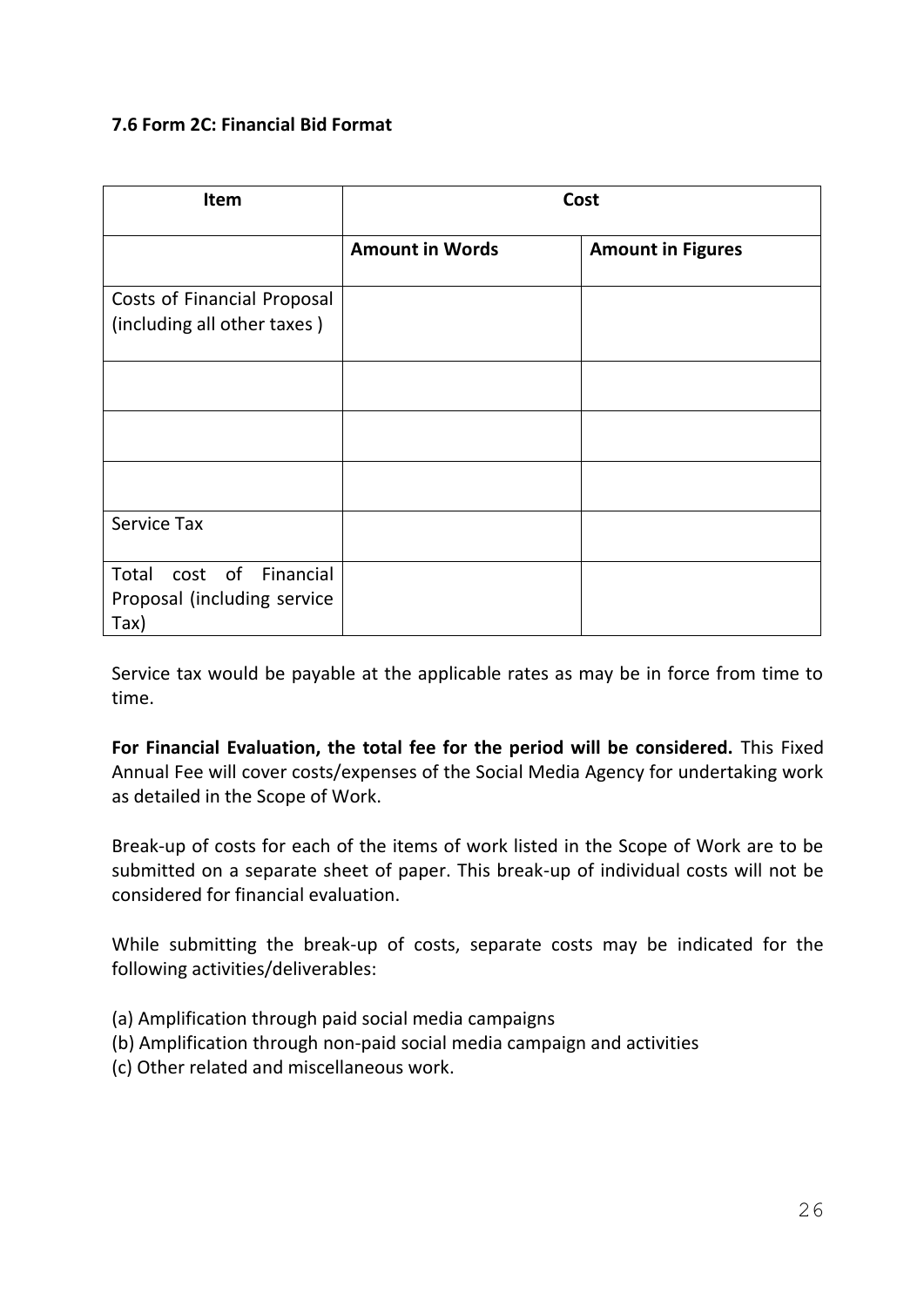## **7.7. Power of Attorney for Lead Member of Consortium**

(On a Stamp Paper of relevant value) Power of Attorney

Whereas the National Internet Exchange of India (NIXI) ("the Authority") has invited applications from interested parties for "Social Media Management (the "Project").

Whereas, …………………….., …………………….., ……………………..and.......... ………(collectively the "Consortium") being Members of the Consortium are interested in applying for the Project in accordance with the terms and conditions of the Short Tender Document and other connected documents in respect of the Project, and Whereas, it is necessary for the Members of the Consortium to designate one of them as the Lead Member with all necessary power and authority to do for and on behalf of the Consortium, all acts, deeds and things as may be necessary in connection with the Consortium"s bid for the Project and its execution.

#### NOW THEREFORE KNOW ALL MEN BY THESE PRESENTS

We,.....…………………….having our registered office at............................................. ……………………..,M/s. ……………………..having our registered office at .......……………………..,M/s.................................................................. having our registered office at ........................., and ............................ having our registered office at …………………….., (hereinafter collectively referred to as the "Principals") do hereby irrevocably designate, nominate, constitute, appoint and authorise M/S …………………….. having its registered office at …………………….., being one of the Members of the Consortium, as the Lead Member and true and lawful attorney of the Consortium (hereinafter referred to as the "Attorney").

We hereby irrevocably authorise the Attorney (with power to sub-delegate) to conduct all business for and on behalf of the Consortium and any one of us during the bidding process and, in the event the Consortium is shortlisted for award or awarded the concession/Work Order, during the execution of the Project and in this regard, to do on our behalf and on behalf of the Consortium, all or any of such acts, deeds or things as are necessary or required or incidental to the prequalification of the Consortium and submission of its bid for the Project, including but not limited to signing and submission of all applications, bids and other documents and writings, participate in applicants and other conferences, respond to queries, submit information/ documents, sign and execute Work Orders and undertakings consequent to acceptance of the bid of the Consortium and generally to represent the Consortium in all its dealings with the Authority, and/ or any other Government Agency or any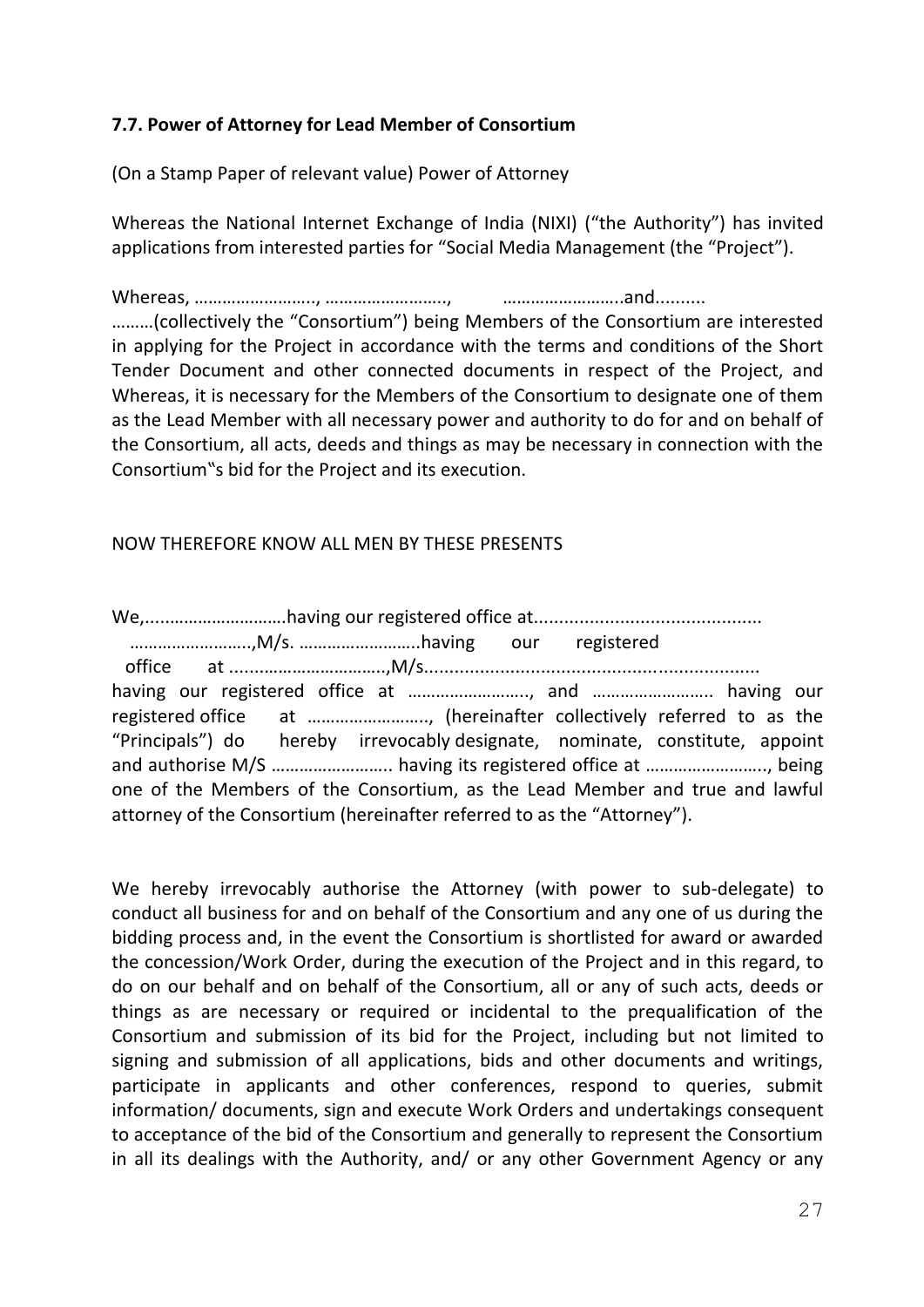person, in all matters in connection with or relating to or arising out of the Consortium's bid for the Project and/ or upon award thereof till the Concession Agreement is entered into with the Authority.

AND hereby agree to ratify and confirm and do hereby ratify and confirm all acts, deeds and things done or caused to be done by our said Attorney pursuant to and in exercise of the powers conferred by this Project

Power of Attorney and that all acts, deeds and things done by our said Attorney in exercise of the powers hereby conferred shall and shall always be deemed to have been done by us/ Consortium.

IN WITNESS WHEREOF WE THE PRINCIPALS ABOVE NAMED HAVE EXECUTED THIS POWER OF ATTORNEY ON THIS …………………. DAY OF……………………. 201

For …………………….. (Signature) …………………….. (Name & Title)

For …………………….. (Signature) …………………….. (Name & Title)

Witnesses:

1.

2.

…………………………………… (Executants) (To be executed by all the Members of the Consortium)